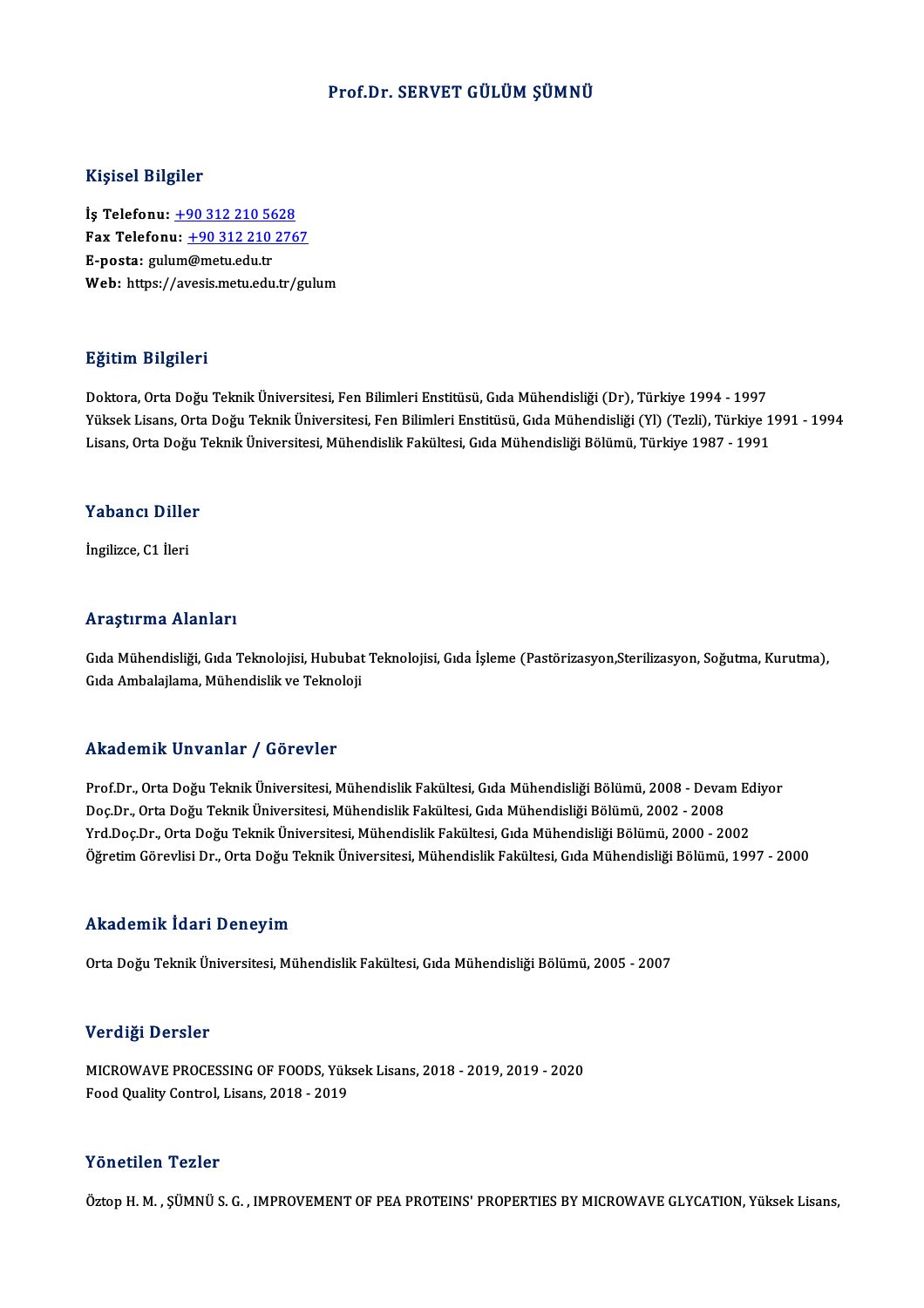Ü.ERTUĞRUL(Öğrenci),2020

Ü.ERTUĞRUL(Öğrenci), 2020<br>Şümnü S. G. , Şahin S., Effects of microwave heating on electrospinning of carob bean flour based nanofibers, Yüksek<br>Lisana E UVCUN(Öğrengi), 2019 Ü.ERTUĞRUL(Öğrenci), 2020<br>Şümnü S. G. , Şahin S., Effects of m<br>Lisans, E.UYGUN(Öğrenci), 2019<br>Sümnü S. G., Sahin S. Davalanma Şümnü S. G. , Şahin S., Effects of microwave heating on electrospinning of carob bean flour based nanofibers, Yüksek<br>Lisans, E.UYGUN(Öğrenci), 2019<br>Şümnü S. G. , Şahin S., Development of nanofiber based active packaging ma

Lisans, E.UYGUN(Öğrenci), 2019<br>Şümnü S. G. , Şahin S., Development of nanofiber<br>validation, Doktora, A.AYDOĞDU(Öğrenci), 2019<br>Sümnü S. G. , Özton H. M., Misrowaye slysation of Şümnü S. G. , Şahin S., Development of nanofiber based active packaging material by electrospinning technique<br>validation, Doktora, A.AYDOĞDU(Öğrenci), 2019<br>Şümnü S. G. , Öztop H. M. , Microwave glycation of soy protein iso

validation, Doktora, A.AYDOĞDU(Öğrenci), 2019<br>Şümnü S. G. , Öztop H. M. , Microwave glycation of soy protein isolate, Yüksek Lisans, S.NAMLI(Öğrenci), 2019<br>Şümnü S. G. , Öztop H. M. , Physicochemical and structural charact Sümnü S. G. , Öztop H. M. , Microwave glycation o:<br>Sümnü S. G. , Öztop H. M. , Physicochemical and starches, Yüksek Lisans, A.BİTİK(Öğrenci), 2019<br>SAHİN S. SÜMNÜ S. G., Production and character Şümnü S. G. , Öztop H. M. , Physicochemical and structural characterization of microfluidized and sonicated legume<br>starches, Yüksek Lisans, A.BİTİK(Öğrenci), 2019<br>ŞAHİN S., ŞÜMNÜ S. G. , Production and characterization of

starches, Yüksek Lisans, A.BİTİK(Öğren<br>ŞAHİN S., ŞÜMNÜ S. G. , Production and<br>Lisans, S.KOCAKULAK(Öğrenci), 2019<br>Sümnü S. G., Örten H. M., Utiliration ed ŞAHİN S., ŞÜMNÜ S. G. , Production and characterization of chickpea flour based biofilms containing gallic acid, Yük<br>Lisans, S.KOCAKULAK(Öğrenci), 2019<br>Şümnü S. G. , Öztop H. M. , Utilization of phenolic compounds extracte

Lisans, S.KOCAKULAK(Öğrenci), 2019<br>Şümnü S. G. , Öztop H. M. , Utilization of phenolic compounds extracted from different agricultural wastes through<br>various encapsulation methods, Doktora, B.ÇİLEK(Öğrenci), 2018

ŞAHİNS.,ŞÜMNÜS.G. ,Characterizationofpea flour based nanofibersproduced by electrospinningmethod,Yüksek various encapsulation methods<br>ŞAHİN S., ŞÜMNÜ S. G. , Charact<br>Lisans, S.OĞUZ(Öğrenci), 2018<br>SAHİN S. SÜMNÜ S. G., Evolusti ŞAHİN S., ŞÜMNÜ S. G. , Characterization of pea flour based nanofibers produced by electrospinning method, Yü<br>Lisans, S.OĞUZ(Öğrenci), 2018<br>ŞAHİN S., ŞÜMNÜ S. G. , Evaluation of the effects of legume flour incorporation in

Lisans, S.OĞUZ(Öğrenci), <mark>;</mark><br>ŞAHİN S., ŞÜMNÜ S. G. , Ev<br>B.TUFAN(Öğrenci), 2018<br>Sümnü S. G., Sobin S. Pro ŞAHİN S., ŞÜMNÜ S. G. , Evaluation of the effects of legume flour incorporation into wafer sheets, Yüksek Lisar<br>B.TUFAN(Öğrenci), 2018<br>Şümnü S. G. , Şahin S., Production of lentil flour and hydroxypropyl methylcellulose ba

B.TUFAN(Öğrenci), 2018<br>Şümnü S. G. , Şahin S., Production of lentil flour and hydroxypropyl methylcellulose based nanofiber by using<br>electrospinning method, Yüksek Lisans, N.TAM(Öğrenci), 2018 Şümnü S. G. , Şahin S., Production of lentil flour and hydroxypropyl methylcellulose based nanofiber by using<br>electrospinning method, Yüksek Lisans, N.TAM(Öğrenci), 2018<br>ŞAHİN S., ŞÜMNÜ S. G. , Evaluation of different coat

electrospinning method, Yüksek Lisans, N.TAM(Öğrenci), 2018<br>ŞAHİN S., ŞÜMNÜ S. G. , Evaluation of different coating materials for encaps<br>from onion (Allium cepa) skin, Yüksek Lisans, B.AKDENİZ(Öğrenci), 2017<br>SAHİN S. SÜMNÜ ŞAHİN S., ŞÜMNÜ S. G. , Evaluation of different coating materials for encapsulation of phenolic compounds extracted<br>from onion (Allium cepa) skin, Yüksek Lisans, B.AKDENİZ(Öğrenci), 2017<br>ŞAHİN S., ŞÜMNÜ S. G. , Investigati

from onion (Allium cepa) skin, Yüksek Lisans, B.AKDENİZ(Öğrenci), 2017<br>ŞAHİN S., ŞÜMNÜ S. G. , Investigation of sensory and instrumental methods to predict shelf-life of jelly gums, Doktora,<br>S.TİREKİ(Öğrenci), 2017 ŞAHİN S., ŞÜMNÜ S. G. , Investigation of sensory and instrumental methods to predict shelf-life of jelly gums, Dol<br>S.TİREKİ(Öğrenci), 2017<br>ŞAHİN S., ŞÜMNÜ S. G. , Modeling of heat and mass transfer in microwave-infrared he

S.TİREKİ(Öğrenci), 2017<br>ŞAHİN S., ŞÜMNÜ S. G. , Modelin<br>N.YAZICIOĞLU(Öğrenci), 2016<br>SAHİN S. SÜMNÜ S. G., Effects ( ŞAHİN S., ŞÜMNÜ S. G. , Modeling of heat and mass transfer in microwave-infrared heating of zucchini, Doktora,<br>N.YAZICIOĞLU(Öğrenci), 2016<br>ŞAHİN S., ŞÜMNÜ S. G. , Effects of different flour, gum and protein types on qualit

N.YAZICIOĞLU(Öğrenci), 2016<br>ŞAHİN S., ŞÜMNÜ S. G. , Effects of different flour, gum and protein types on quality of gluten-free cakes, Yüksek Lisans<br>E.BERK(Öğrenci), 2016<br>SAHİN S., SÜMNÜ S. G. , Encapsulation of vitamin b1 ŞAHİN S., ŞÜMNÜ S. G., Effects of different flour, gum and protein types on quality of gluten-free cakes, Yüksek Lisans,

ŞAHİNS.,ŞÜMNÜS.G. ,Stability ofdouble emulsions for food applications,YüksekLisans,M.YILDIRIM(Öğrenci),2015 ŞAHİN S., ŞÜMNÜ S. G. , Encapsulation of vitamin b1 using double emulsion method, Doktora, Ö.YÜCE(Öğrenci),<br>ŞAHİN S., ŞÜMNÜ S. G. , Stability of double emulsions for food applications, Yüksek Lisans, M.YILDIRIM(Öğrenci<br>ŞAH ŞAHİN S., ŞÜMNÜ S. G. ,<br>ŞAHİN S., ŞÜMNÜ S. G. ,<br>B.IŞIK(Öğrenci), 2015<br>SAHİN S. SİMNÜ S. G ŞAHİN S., ŞÜMNÜ S. G. , Assesment of pore development, oil and moisture distribution in frying, Yüksek Lisa:<br>B.IŞIK(Öğrenci), 2015<br>ŞAHİN S., ŞÜMNÜ S. G. , Encapsulation of rosemary essential oil, Yüksek Lisans, H.TURASAN(Ö

B.IŞIK(Öğrenci), 2015<br>ŞAHİN S., ŞÜMNÜ S. G. , Encapsulation of rosemary essential oil, Yüksek Lisans, H.TURASAN(Öğrenci), 2014<br>ŞAHİN S., ŞÜMNÜ S. G. , Development of functional cakes to be baked in microwave-infrared combi Lisans, B.CANAN(Öğrenci), 2014

ŞAHİN S., ŞÜMNÜ S. G. , Development of functional cakes to be baked in microwave-infrared combination oven, Yüksek<br>Lisans, B.CANAN(Öğrenci), 2014<br>ŞÜMNÜ S. G. , ŞAHİN S., Effect of different flours on quality of gluten-free Lisans<br>ŞÜMN<br>2014<br>SAHN ŞÜMNÜ S. G. , ŞAHİN S., Effect of different flours on quality of gluten-free wafer sheets, Yüksek Lisans, S.MERT(Öğrenc<br>2014<br>ŞAHİN S., ŞÜMNÜ S. G. , Farklı un çeşitlerinin glütensiz gofret yaprağı kalitesine etkisi., Yükse

2014<br>ŞAHİN S., ŞÜMNÜ S. G. , Farklı un çeşitlerinin glütensiz gofret yaprağı kalitesine etkisi., Yüksek Lisans, S.Mert(Öğrenci),<br>2014 ŞAHİN S., ŞÜMNÜ S. G. , Farklı un çeşitlerinin glütensiz gofret yaprağı kalitesine etkisi., Yüksek Lisans, S.Mert(Öğrenci),<br>2014<br>ŞAHİN S., ŞÜMNÜ S. G. , Microwave-infrared combination drying of eggplants, Yüksek Lisans, A.

2014<br>ŞAHİN S., ŞÜMNÜ S. G. , Microwave-infrared combination drying of eggplants, Yüksek Lisans, A.AYDOĞDU(Öğrenci), 201<br>ŞAHİN S., ŞÜMNÜ S. G. , Development of gluten-free bread formulations for baking in infrared-microwave SAHİN S., ŞÜMNÜ S. G. , Microwave-infrared com<br>SAHİN S., ŞÜMNÜ S. G. , Development of gluten-<br>oven, Doktora, İ.DEMİRKESEN(Öğrenci), 2013<br>SAHİN S. SÜMNÜ S. G. , Encansulation of urbeat ŞAHİN S., ŞÜMNÜ S. G. , Development of gluten-free bread formulations for baking in infrared-microwave combination<br>oven, Doktora, İ.DEMİRKESEN(Öğrenci), 2013<br>ŞAHİN S., ŞÜMNÜ S. G. , Encapsulation of wheat germ oil, Yüksek

oven, Doktora, İ.DEMİRKESEN(Öğrenci), 2013<br>ŞAHİN S., ŞÜMNÜ S. G. , Encapsulation of wheat germ oil, Yüksek Lisans, B.YAZICIOĞLU(Öğrenci), 2013<br>ŞAHİN S., ŞÜMNÜ S. G. , Effect of nanoencapsulation of purified polyphenolic po SAHİN S., ŞÜMNÜ S. G. , Encapsulation of wheat germ oil, Yül<br>SAHİN S., ŞÜMNÜ S. G. , Effect of nanoencapsulation of purif<br>and baking stability, Yüksek Lisans, A.LUCA(Öğrenci), 2012<br>SAHİN S. SÜMNÜ S. G., Misroyaye eytrestio ŞAHİN S., ŞÜMNÜ S. G. , Effect of nanoencapsulation of purified polyphenolic powder on encapsulation efficien<br>and baking stability, Yüksek Lisans, A.LUCA(Öğrenci), 2012<br>ŞAHİN S., ŞÜMNÜ S. G. , Microwave extraction of pheno

and baking stability, Yüksek Lisans, A.LUCA(Öğrenci), 2012<br>ŞAHİN S., ŞÜMNÜ S. G. , Microwave extraction of phenolic compounds from caper and oleaster, Yüksek Lisans,<br>E.DURMAZ(Öğrenci), 2012 ŞAHİN S., ŞÜMNÜ S. G. , Microwave extraction of phenolic compounds from caper and oleaster, Yüksek Lisans,<br>E.DURMAZ(Öğrenci), 2012<br>ŞAHİN S., ŞÜMNÜ S. G. , Microencapsulation of phenolic compounds extracted from sour cherry

E.DURMAZ(Öğrenci), 2012<br>ŞAHİN S., ŞÜMNÜ S. G. , Microencapsulation of ph<br>pomace, Yüksek Lisans, B.ÇİLEK(Öğrenci), 2012<br>SAHİN S. SİİMNÜ S. G., Usage of misrovayye and ŞAHİN S., ŞÜMNÜ S. G. , Microencapsulation of phenolic compounds extracted from sour cherry (Prunus cerasus L.)<br>pomace, Yüksek Lisans, B.ÇİLEK(Öğrenci), 2012<br>ŞAHİN S., ŞÜMNÜ S. G. , Usage of microwave and ultrasound in the

pomace, Yüksek Lisans, B.ÇİLEK(Öğrenci<br>ŞAHİN S., ŞÜMNÜ S. G. , Usage of microw:<br>Yüksek Lisans, A.EMİNE(Öğrenci), 2011<br>SAHİN S. SİMNÜ S. G., Usage of salar an ŞAHİN S., ŞÜMNÜ S. G. , Usage of microwave and ultrasound in the extraction of essential oils and phenolic compounds,<br>Yüksek Lisans, A.EMİNE(Öğrenci), 2011<br>ŞAHİN S., ŞÜMNÜ S. G. , Usage of solar-spouted bed drier in the dr

Yüksek Lisans, A.EMİNE(Öğre<br>ŞAHİN S., ŞÜMNÜ S. G. , Usage<br>F.TUNABOYU(Öğrenci), 2011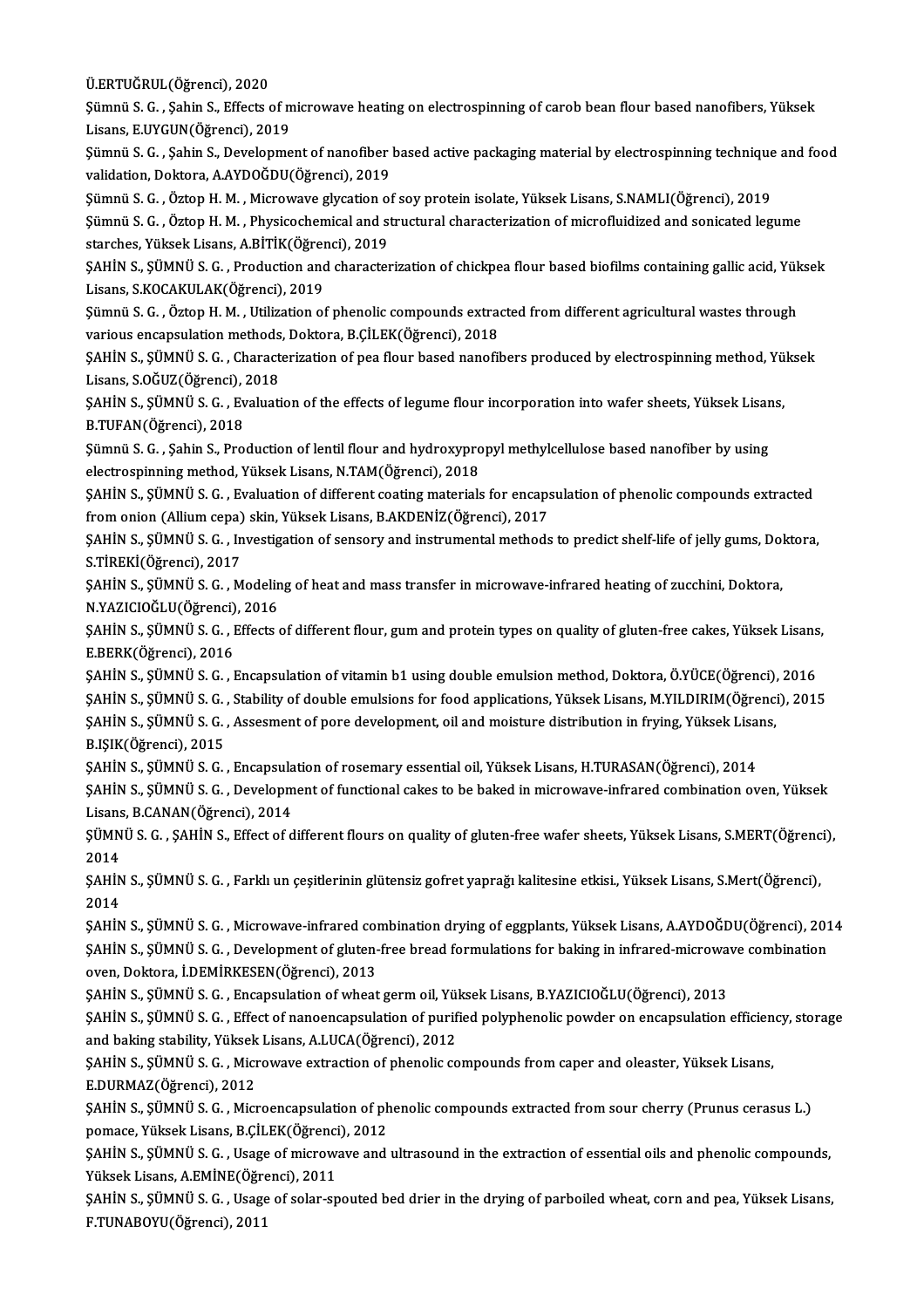ŞAHİN S., ŞÜMNÜ S. G. , Design of gluten free rice cake formulations for baking in infrared-microwave combination oven,<br>Dektare, E TUPARİ(Öğrengi), 2010 SAHİN S., ŞÜMNÜ S. G. , Design of glı<br>Doktora, E.TURABİ(Öğrenci), 2010<br>SAHİN S. SÜMNÜ S. G., Misrovaye ( ŞAHİN S., ŞÜMNÜ S. G. , Design of gluten free rice cake formulations for baking in infrared-microwave combination ove<br>Doktora, E.TURABİ(Öğrenci), 2010<br>ŞAHİN S., ŞÜMNÜ S. G. , Microwave assisted extraction of phenolic compo

Doktora, E.TURABİ(Öğrenci), 2010<br>ŞAHİN S., ŞÜMNÜ S. G. , Microwave assiste<br>Yüksek Lisans, M.ŞİMŞEK(Öğrenci), 2010<br>SAHİN S. SÜMNÜ S. G., Effects of different ŞAHİN S., ŞÜMNÜ S. G. , Microwave assisted extraction of phenolic compounds from tomato and sour cherry pomaces,<br>Yüksek Lisans, M.ŞİMŞEK(Öğrenci), 2010<br>ŞAHİN S., ŞÜMNÜ S. G. , Effects of different batter formulations on ph

Yüksek Lisans, M.ŞİMŞEK(Öğrenci), 2010<br>ŞAHİN S., ŞÜMNÜ S. G. , Effects of different batter formulations on physical and chemical properties of microwave and<br>conventionally fried chicken fingers, Doktora, I.BARUTÇU(Öğrenci) ŞAHİN S., ŞÜMNÜ S. G. , Effects of different batter formulations on physical and chemical properties of microwave and<br>conventionally fried chicken fingers, Doktora, I.BARUTÇU(Öğrenci), 2009<br>ŞAHİN S., ŞÜMNÜ S. G. , Effects

conventionally fried chicken fingers, Doktora, I.BARUTÇU(Öğrenci),<br>ŞAHİN S., ŞÜMNÜ S. G. , Effects of xanthan and guar gums on quality<br>infrared combination oven, Yüksek Lisans, H.FİLİZ(Öğrenci), 2009<br>SAHİN S. SÜMNÜ S.C., O ŞAHİN S., ŞÜMNÜ S. G. , Effects of xanthan and guar gums on quality and staling of gluten free cakes baked in microw<br>infrared combination oven, Yüksek Lisans, H.FİLİZ(Öğrenci), 2009<br>ŞAHİN S., ŞÜMNÜ S. G. , Optimization of

infrared combination oven, Yüksek Lisans, H.FİLİZ(Öğrenci), 2009<br>ŞAHİN S., ŞÜMNÜ S. G. , Optimization of roasting conditions of hazelnuts in microwave assisted ovens, Yüksek Lisans,<br>N.UYSAL(Öğrenci), 2009 ŞAHİN S., ŞÜMNÜ S. G. , Optimization of roasting conditions of hazelnuts in microwave assisted ovens, Yüksek Lisans,<br>N.UYSAL(Öğrenci), 2009<br>ŞAHİN S., ŞÜMNÜ S. G. , Modeling of tempering of frozen potato puree by microwave,

N.UYSAL(Öğrenci), 2009<br>ŞAHİN S., ŞÜMNÜ S. G. , Modeling of tempering of frozen pota<br>ohmic heating methods, Doktora, N.SEYHUN(Öğrenci), 2008<br>SAHİN S. SÜMNÜ S. G. , Investigation of quelity and staling of

ohmic heating methods, Doktora, N.SEYHUN(Öğrenci), 2008<br>ŞAHİN S., ŞÜMNÜ S. G. , Investigation of quality and staling of breads with different gum formulations baked in different ovens, Doktora, S.ÖZGE(Öğrenci), 2008 ŞAHİN S., ŞÜMNÜ S. G. , Investigation of quality and staling of breads with different gum formulations baked in different<br>ovens, Doktora, S.ÖZGE(Öğrenci), 2008<br>ŞAHİN S., ŞÜMNÜ S. G. , Investigation of physical properties o

ovens, Doktora, S.ÖZGE(Öğrenci), 2008<br>ŞAHİN S., ŞÜMNÜ S. G. , Investigation of physical properties of different cake<br>and infrared-microwave combination, Doktora, Ö.ŞAKIYAN(Öğrenci), 2007<br>SÜMNÜ S. G., Infrared assisted misr ŞAHİN S., ŞÜMNÜ S. G. , Investigation of physical properties of different cake formulations during baking with microwave<br>and infrared-microwave combination, Doktora, Ö.ŞAKIYAN(Öğrenci), 2007<br>ŞÜMNÜ S. G. , Infrared-assisted

and infrared-microwave combination, Doktora, Ö.ŞAKIYAN(Öğrenci), 2007<br>ŞÜMNÜ S. G. , Infrared-assisted microwave drying in the production of bread crumbs, Yüksek Lisans, S.TİREKİ(Öğrenci),<br>2005 ŞÜMNÜ S. G. , Infrared-assisted microwave drying in the production of bread crumbs, Yüksek Lisans, S.TİREKİ(Öğr<br>2005<br>ŞÜMNÜ S. G. , ŞAHİN S., Optimization of microwave frying of potato slices, Yüksek Lisans, M.HALİL(Öğrenci

2005<br>ŞÜMNÜ S. G. , ŞAHİN S., Optimization of microwave frying of potato slices, Yüksek Lisans, M.HALİL(Öğrenci), 2005<br>ŞAHİN S., ŞÜMNÜ S. G. , Effects of different batter formulations on qualty of deep-fat fried carrot slic ŞÜMNÜ S. G. , ŞAHİN S., Optir<br>ŞAHİN S., ŞÜMNÜ S. G. , Effec<br>N.AKDENİZ(Öğrenci), 2004<br>SAHİN S. SÜMNÜ S. G., Optir ŞAHİN S., ŞÜMNÜ S. G. , Effects of different batter formulations on qualty of deep-fat fried carrot slices, Yüksek Lisans,<br>N.AKDENİZ(Öğrenci), 2004<br>ŞAHİN S., ŞÜMNÜ S. G. , Optimization of processing conditions during halog

N.AKDENİZ(Öğrenci), 2004<br>ŞAHİN S., ŞÜMNÜ S. G. , Optimization of processii<br>cakes, Yüksek Lisans, K.MELİKE(Öğrenci), 2004<br>SAHİN S. SÜMNÜ S. G., Effects of different batteı ŞAHİN S., ŞÜMNÜ S. G. , Optimization of processing conditions during halogen lamp-microwave combination baking<br>cakes, Yüksek Lisans, K.MELİKE(Öğrenci), 2004<br>ŞAHİN S., ŞÜMNÜ S. G. , Effects of different batter formulations

cakes, Yüksek Lisans, K.MELİKE(Öğ<br>ŞAHİN S., ŞÜMNÜ S. G. , Effects of d<br>Lisans, S.FİRDEVS(Öğrenci), 2004<br>SAHİN S. SÜMNÜ S. G., Peseyery o ŞAHİN S., ŞÜMNÜ S. G. , Effects of different batter formulations on quality of deep-fat fried chicken nuggets, Yüksek<br>Lisans, S.FİRDEVS(Öğrenci), 2004<br>ŞAHİN S., ŞÜMNÜ S. G. , Recovery of strawberry aroma compounds by perva

Lisans<br>ŞAHİN<br>2004<br>SAHİN ŞAHİN S., ŞÜMNÜ S. G. , Recovery of strawberry aroma compounds by pervaporation, Yüksek Lis<br>2004<br>ŞAHİN S., ŞÜMNÜ S. G. , Optimization of microwave-halogen lamp baking of bread, Yüksek Lisans,<br>P.DEMİREKLER(Öğrensi), 2004

2004<br>ŞAHİN S., ŞÜMNÜ S. G. , Optimization of microwave-halogen lamp baking of bread, Yüksek Lisans,<br>P.DEMİREKLER(Öğrenci), 2004

ŞAHİN S., ŞÜMNÜ S. G. , Optimization of microwave-halogen lamp baking of bread, Yüksek Lisans,<br>P.DEMİREKLER(Öğrenci), 2004<br>ŞÜMNÜ S. G. , Halojen lamba mikrodalga kombinasyonu kullanılarak pişirilen keklerde işlem koşulları P.DEMİREKLER(Öğrenci), 2004<br>ŞÜMNÜ S. G. , Halojen lamba mikrodalga<br>Yüksek Lisans, K.Melike(Öğrenci), 2004<br>SAHİN S. SÜMNÜ S. G., Effecta of diffens ŞÜMNÜ S. G. , Halojen lamba mikrodalga kombinasyonu kullanılarak pişirilen keklerde işlem koşullarının optim<br>Yüksek Lisans, K.Melike(Öğrenci), 2004<br>ŞAHİN S., ŞÜMNÜ S. G. , Effects of different ovens and enzymes on quality

Yüksek Lisans, K.Melike<br>ŞAHİN S., ŞÜMNÜ S. G. , J<br>S.ÖZGE(Öğrenci), 2003<br>SÜMNÜ S. G. Gemnaris ŞAHİN S., ŞÜMNÜ S. G. , Effects of different ovens and enzymes on quality parameters of bread, Yüksek Lisans,<br>S.ÖZGE(Öğrenci), 2003<br>ŞÜMNÜ S. G. , Comparison of microwave drying and microwave mixed-bed drying of red papers,

S.ÖZGE(Öğrenci), 2003<br>ŞÜMNÜ S. G. , Comparison of 1<br>Ö.SEÇMELER(Öğrenci), 2003<br>SÜMNÜ S. G. , Elwidized bed. m ŞÜMNÜ S. G. , Comparison of microwave drying and microwave mixed-bed drying of red papers, Yüksek Lisans,<br>Ö.SEÇMELER(Öğrenci), 2003<br>ŞÜMNÜ S. G. , Fluidized bed, microwave and microwave assisted fluidized bed drying of maca

Ö.SEÇMELER(Öğrenci), 2003<br>ŞÜMNÜ S. G. , Fluidized bed, microwave and microwave assisted fluidized bed drying of macaroni beads, Yüksek Lisans,<br>E.IRAZ(Öğrenci), 2003 ŞÜMNÜ S. G. , Fluidized bed, microwave and microwave assisted fluidized bed drying of macaroni beads, Yüksek Lis<br>E.IRAZ(Öğrenci), 2003<br>ŞAHİN S., ŞÜMNÜ S. G. , Retardation of staling of microwave baked cakes, Yüksek Lisans,

E.IRAZ(Öğrenci), 2003<br>ŞAHİN S., ŞÜMNÜ S. G. , Retardation of staling of microwave baked cakes, Yüksek Lisans, N.SEYHUN(Öğrenci),<br>ŞAHİN S., ŞÜMNÜ S. G. , Development of non-enzymatic browning in microwave baked breads, Yüks ŞAHİN S., ŞÜMNÜ S. G. , Retardati<br>ŞAHİN S., ŞÜMNÜ S. G. , Developr<br>D.ZİNCİRKIRAN(Öğrenci), 2001<br>SAHİN S. SÜMNÜ S. G. , Ontimizat ŞAHİN S., ŞÜMNÜ S. G. , Development of non-enzymatic browning in microwave baked breads, Yüksek Lisans,<br>D.ZİNCİRKIRAN(Öğrenci), 2001<br>ŞAHİN S., ŞÜMNÜ S. G. , Optimization of microwave baked bread formulation, Yüksek Lisans,

### JüriÜyelikleri

Ödül, TÜBA-GEBİP, Orta Doğu Teknik Üniversitesi, Haziran, 2018

### SCI, SSCI ve AHCI İndekslerine Giren Dergilerde Yayınlanan Makaleler

I. Heat and mass transfer modeling of microwave infrared cooking of zucchini based on Lambert law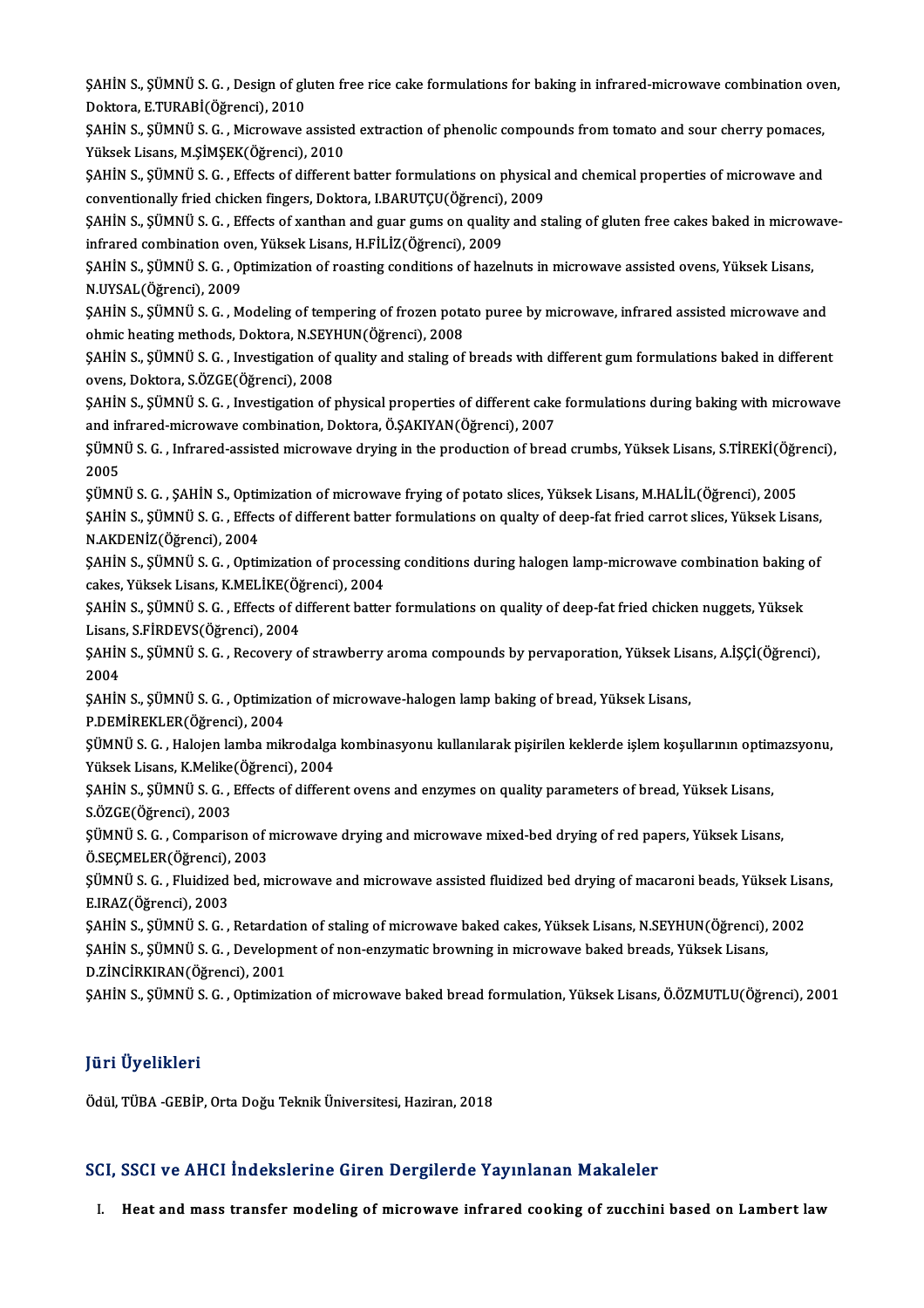Yazicioglu N., ŞÜMNÜ S. G., ŞAHİN S.

Yazicioglu N., ŞÜMNÜ S. G. , ŞAHİN S.<br>JOURNAL OF FOOD PROCESS ENGINEERING, cilt.44, sa.12, 2021 (SCI İndekslerine Giren Dergi)<br>Has of Solid Esho Soquanga ta Manitan Crustallization Kinetiss of Mana and Di Soqq

- II. Use of Solid Echo Sequence to Monitor Crystallization Kinetics of Mono and Di-Saccharides GÜNER S., Grunin L., SÜMNÜ S. G., Oztop M. H. JOURNAL OF FOOD PROCESS ENGINEERING, c<br>Use of Solid Echo Sequence to Monitor C<br>GÜNER S., Grunin L., ŞÜMNÜ S. G. , Oztop M. H.<br>FOOD PIOPUYSICS silt 16 ss 4 ss 503 511 30 Use of Solid Echo Sequence to Monitor Crystallization Kinetics of Mono<br>GÜNER S., Grunin L., ŞÜMNÜ S. G. , Oztop M. H.<br>FOOD BIOPHYSICS, cilt.16, sa.4, ss.502-511, 2021 (SCI İndekslerine Giren Dergi)<br>Encapsulation of Magnesi GÜNER S., Grunin L., ŞÜMNÜ S. G. , Oztop M. H.<br>FOOD BIOPHYSICS, cilt.16, sa.4, ss.502-511, 2021 (SCI İndekslerine Giren Dergi)<br>III. Encapsulation of Magnesium with Lentil Flour by Using Double Emulsion to Produce Magnesium
- FOOD BIOPHYSIC:<br>Encapsulation o<br>Enriched Cakes<br>Kabeks C. Sümnü Encapsulation of Magnesium with Lenti<br>Enriched Cakes<br>Kabakcı C., Şümnü S. G. , Şahin S., Öztop H. M.<br>Feed and Bianresses Teshnelegy, silt 14, sa Enriched Cakes<br>Kabakcı C., Şümnü S. G. , Şahin S., Öztop H. M.<br>Food and Bioprocess Technology, cilt.14, sa.10, ss.1773-1790, 2021 (SCI İndekslerine Giren Dergi)

- Kabakcı C., Şümnü S. G., Şahin S., Öztop H. M.<br>Food and Bioprocess Technology, cilt.14, sa.10, ss.1773-1790, 2021 (SCI İndekslerine Gi<br>IV. Pea protein properties are altered following glycation by microwave heating<br>EPTUČPU Food and Bioprocess Technology, cilt.14, sa.10, ss.1773-1790, 2021 (SCI İndekslerine (<br>Pea protein properties are altered following glycation by microwave heating<br>ERTUĞRUL Ü., NAMLI S., TAŞ O., KOCADAĞLI T., GÖKMEN V., ŞÜM Pea protein properties are altered following<br>ERTUĞRUL Ü., NAMLI S., TAŞ O., KOCADAĞLI T., GÖ.<br>LWT, cilt.150, 2021 (SCI İndekslerine Giren Dergi)<br>Correlation between nhygisel and senseriel r ERTUĞRUL Ü., NAMLI S., TAŞ O., KOCADAĞLI T., GÖKMEN V., ŞÜMNÜ S. G. , ÖZTOP H. M.<br>LWT, cilt.150, 2021 (SCI İndekslerine Giren Dergi)<br>V. Correlation between physical and sensorial properties of gummy confections with di
- LWT, cilt.150, 2021 (SCI İndeksle<br>Correlation between physica<br>formulations during storage<br>Tiroli S. SÜMNÜ S.C., SAHİN S Correlation between physica<br>formulations during storage<br>Tireki S., ŞÜMNÜ S. G. , ŞAHİN S.<br>Journal of Food Science and Tea Tireki S., ŞÜMNÜ S. G. , ŞAHİN S.<br>Journal of Food Science and Technology, cilt.58, sa.9, ss.3397-3408, 2021 (SCI Expanded İndekslerine Giren Dergi)

- Tireki S., ŞÜMNÜ S. G., ŞAHİN S.<br>Journal of Food Science and Technology, cilt.58, sa.9, ss.3397-3408, 2021 (SCI Expanded İndekslerine Gi<br>VI. Green processing of sour cherry (Prunus cerasus L.) pomace: process optimization Journal of Food Science and Technology, cilt.58, sa.9, ss.3397-3408<br>Green processing of sour cherry (Prunus cerasus L.) poma<br>modification of dietary fibers and property measurements<br>Seren D. B., Abmed L. SÜMNÜ S. G., SAUIN Green processing of sour cherry (Prunt<br>modification of dietary fibers and prope<br>Sezer D.B., Ahmed J., ŞÜMNÜ S.G. , ŞAHİN S.<br>JOUPNAL OF FOOD MEASUREMENT AND CH modification of dietary fibers and property measurements<br>Sezer D. B. , Ahmed J., ŞÜMNÜ S. G. , ŞAHİN S.<br>JOURNAL OF FOOD MEASUREMENT AND CHARACTERIZATION, cilt.15, sa.4, ss.3015-3025, 2021 (SCI İndekslerine<br>Ciron Dergi) Sezer D. B. , Ahmed J., ŞÜMNÜ S. G. , ŞAHİN S.<br>JOURNAL OF FOOD MEASUREMENT AND CH.<br>Giren Dergi) JOURNAL OF FOOD MEASUREMENT AND CHARACTERIZATION, cilt.15, sa.4, ss.3015-3025, 2021 (SCI Indekslerine<br>Giren Dergi)<br>VII. Encapsulation of Grape Seed Extract in Rye Flour and Whey Protein-Based Electrospun Nanofibers<br>Aslange
- VII. Encapsulation of Grape Seed Extract in Rye Flour and Whey Protein-Based Electrospun Nanofibers<br>Aslaner G., ŞÜMNÜ S. G., ŞAHİN S. Encapsulation of Grape Seed Extract in Rye Flour and Whey Protein-Based Electrospun Na<br>Aslaner G., ŞÜMNÜ S. G. , ŞAHİN S.<br>FOOD AND BIOPROCESS TECHNOLOGY, cilt.14, sa.6, ss.1118-1131, 2021 (SCI İndekslerine Giren Dergi)<br>Mis

Aslaner G., ŞÜMNÜ S. G. , ŞAHİN S.<br>FOOD AND BIOPROCESS TECHNOLOGY, cilt.14, sa.6, ss.1118-1131, 2021 (SCI İndekslerine Giren Dergi)<br>VIII. Microwave glycation of soy protein isolate with rare sugar (D-allulose), fructose an FOOD AND BIOPROCESS TECHNOLO<br>Microwave glycation of soy prot<br>NAMLI S., ŞÜMNÜ S. G. , ÖZTOP H. M.<br>Food Biossianse, silt 40, 2021 (SCLIT Microwave glycation of soy protein isolate with rare s<br>NAMLI S., ŞÜMNÜ S. G. , ÖZTOP H. M.<br>Food Bioscience, cilt.40, 2021 (SCI İndekslerine Giren Dergi)<br>Monitoring freshness of shisken breest by using natur NAMLI S., ŞÜMNÜ S. G. , ÖZTOP H. M.<br>Food Bioscience, cilt.40, 2021 (SCI İndekslerine Giren Dergi)<br>IX. Monitoring freshness of chicken breast by using natural halochromic curcumin loaded chitosan/PEO

Food Bioscience, cilt.40, 2021 (SCI İndeks<br>Monitoring freshness of chicken bre:<br>nanofibers as an intelligent package<br>VU DIZ E. SÜMNÜ S.C., KAHYAQĞLU L.N Monitoring freshness of chicken brea<br>nanofibers as an intelligent package<br>YILDIZ E., ŞÜMNÜ S. G. , KAHYAOĞLU L. N.<br>International Journal of Biological Megner

YILDIZ E., ŞÜMNÜ S. G. , KAHYAOĞLU L. N.<br>International Journal of Biological Macromolecules, cilt.170, ss.437-446, 2021 (SCI İndekslerine Giren Dergi)

YILDIZ E., ȘÜMNÜ S. G. , KAHYAOĞLU L. N.<br>International Journal of Biological Macromolecules, cilt.170, ss.437-446, 2021 (SCI İndekslerine Giren Dergi)<br>X. Development of pea flour based active films produced through differe International Journal of Biological Macro<br>Development of pea flour based act<br>and their effects on lipid oxidation<br>VU DIZ E. Boymam L. Sumay G. SAHIN S. Development of pea flour based active film:<br>and their effects on lipid oxidation<br>YILDIZ E., Bayram I., Sumnu G., ŞAHİN S., Ibis O. I.<br>Feed Hydreselleids silt 111, 2021 (SCL indeksler and their effects on lipid oxidation<br>YILDIZ E., Bayram I., Sumnu G., ŞAHİN S., Ibis O. I.<br>Food Hydrocolloids, cilt.111, 2021 (SCI İndekslerine Giren Dergi)<br>Mianewaya Pustuestment far the Impreyement of Physices

YILDIZ E., Bayram I., Sumnu G., ȘAHİN S., Ibis O. I.<br>Food Hydrocolloids, cilt.111, 2021 (SCI İndekslerine Giren Dergi)<br>XI. Microwave Pretreatment for the Improvement of Physicochemical Properties of Carob Flour and<br>Rice St Food Hydrocolloids, cilt.111, 2021 (SCI İndeksle<br>Microwave Pretreatment for the Improven<br>Rice Starch-Based Electrospun Nanofilms<br>Urgun E. VII DIZ E. Sumpu C. SAHİN S Uygun E., YILDIZ E., Sumnu G., ŞAHİN S. Rice Starch-Based Electrospun Nanofilms<br>Uygun E., YILDIZ E., Sumnu G., ŞAHİN S.<br>FOOD AND BIOPROCESS TECHNOLOGY, cilt.13, sa.5, ss.838-850, 2020 (SCI İndekslerine Giren Dergi)<br>Enhanging oxidative stability of walnuta by usi

XII. Enhancing oxidative stability of walnuts by using gallic acid loaded lentil flour based electrospun<br>nanofibers as active packaging material FOOD AND BIOPROCESS TECHNOLOGY, cilt.13<br>Enhancing oxidative stability of walnuts<br>nanofibers as active packaging material<br>Audardy A. Vildur E. Audardy V. Sumpy G. S. Aydogdu A., Yıldız E., Aydogdu Y., Sumnu G., Şahin S., Ayhan Z. nanofibers as active packaging material<br>Aydogdu A., Yıldız E., Aydogdu Y., Sumnu G., Şahin S., Ayhan Z.<br>Food Hydrocolloids, cilt.95, ss.245-255, 2019 (SCI İndekslerine Giren Dergi)<br>Chielmes flour based biofilms sentaining

- Aydogdu A., Yıldız E., Aydogdu Y., Sumnu G., Şahin S., Ayhan Z.<br>Food Hydrocolloids, cilt.95, ss.245-255, 2019 (SCI İndekslerine Giren Dergi)<br>XIII. Chickpea flour-based biofilms containing gallic acid to be used as active e Food Hydrocolloids, cilt.95, ss.24<br>Chickpea flour-based biofilm:<br>Kocakulak S., Sumnu G., ŞAHİN S.<br>JOUPMAL OF APPLIED POLYMER Chickpea flour-based biofilms containing gallic acid to be used as active edible film<br>Kocakulak S., Sumnu G., ŞAHİN S.<br>JOURNAL OF APPLIED POLYMER SCIENCE, cilt.136, sa.26, 2019 (SCI İndekslerine Giren Dergi)<br>Physisashemisa Kocakulak S., Sumnu G., ŞAHİN S.<br>JOURNAL OF APPLIED POLYMER SCIENCE, cilt.136, sa.26, 2019 (SCI İndekslerine Giren Dergi)<br>XIV. Physicochemical and Structural Characterization of Microfluidized and Sonicated Legume Star
- **JOURNAL OF APPLIED POLY**<br>**Physicochemical and Str**<br>Bitik A., Sumnu G., Oztop M.<br>Food and Bionnosses Teshn Physicochemical and Structural Characterization of Microfluidized and Sonicated Legu<br>Bitik A., Sumnu G., Oztop M.<br>Food and Bioprocess Technology, cilt.12, sa.7, ss.1144-1156, 2019 (SCI İndekslerine Giren Dergi)<br>Effects of

Bitik A., Sumnu G., Oztop M.<br>Food and Bioprocess Technology, cilt.12, sa.7, ss.1144-1156, 2019 (SCI İndekslerine Giren Dexy.<br>XV. Effects of Microwave-Assisted Baking on Quality of Gluten-free Cakes and Breads<br>VILDIZE Sumpu Food and Bioprocess Techno<br><mark>Effects of Microwave-Assi</mark>:<br>YILDIZ E., Sumnu G., ŞAHİN S.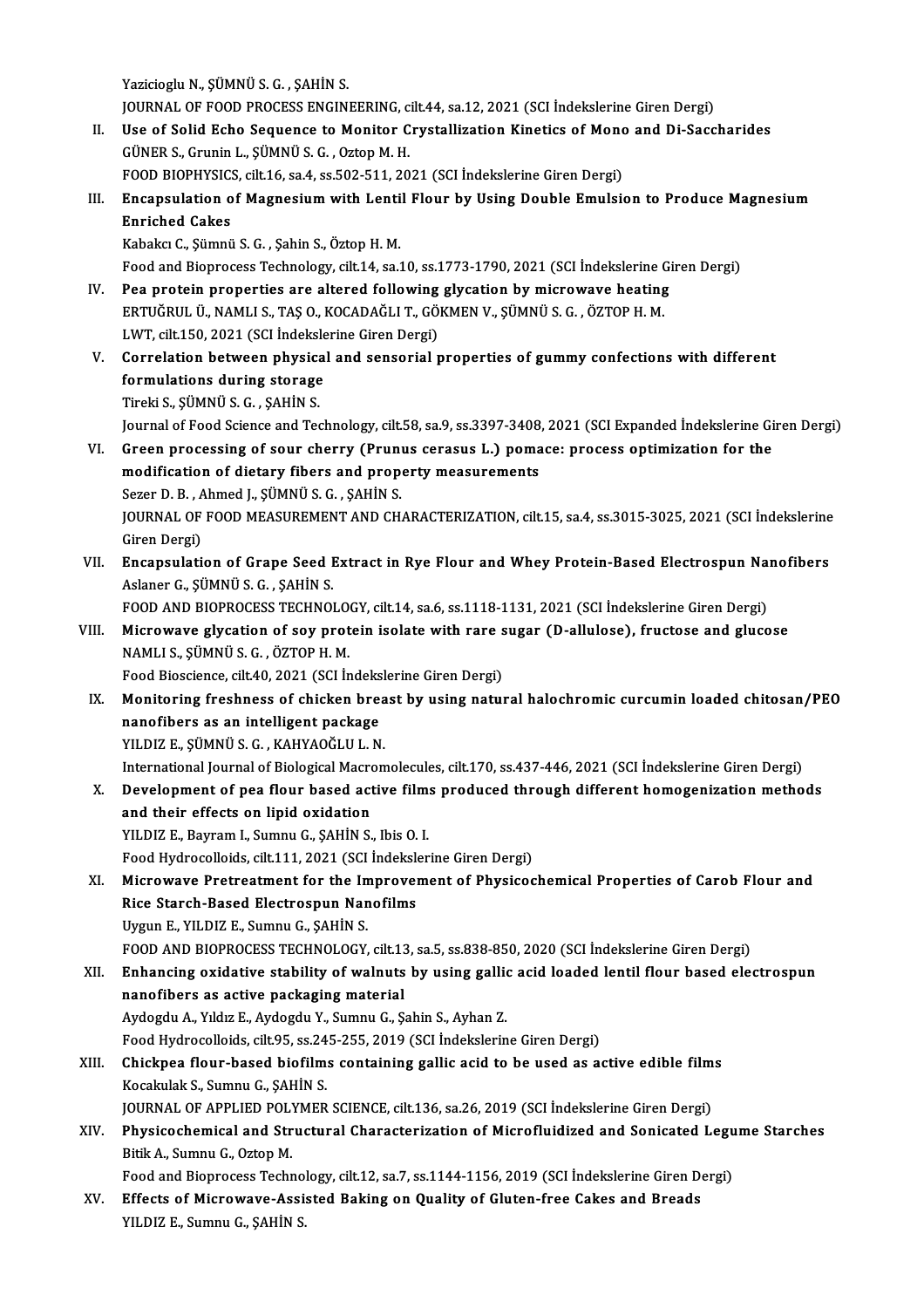CEREAL FOODS WORLD, cilt.64, sa.4, 2019 (SCI İndekslerine Giren Dergi)<br>Determination of pesteuriration treatment of liquid uhole egg br

XVI. Determination of pasteurization treatment of liquid whole egg bymeasuring physical and CEREAL FOODS WORLD, cilt.64, sa.4, 2019<br>Determination of pasteurization treat<br>rheological properties of cake cream<br>Urgel B.S., POVACLL H., Sumny C rheological properties of cake cream<br>Uysal R.S., BOYACI İ.H., Sumnu G. JOURNAL OF FOOD PROCESS ENGINEERING, cilt.42, sa.6, 2019 (SCI İndekslerine Giren Dergi) Uysal R. S. , BOYACI İ. H. , Sumnu G.<br>JOURNAL OF FOOD PROCESS ENGINEERING, cilt.42, sa.6, 2019 (SCI İndekslerine Giren Dergi)<br>XVII. Microcapsule characterization of phenolic powder obtained from strawberry pomace<br>Cilek Tat Çilek Tatar B., Sumnu G., Oztop M.<br>Journal of Food Processing and Preservation, cilt.43, sa.6, 2019 (SCI İndekslerine Giren Dergi) Microcapsule characterization of phenolic powder obtained from strawberry poma<br>Cilek Tatar B., Sumnu G., Oztop M.<br>Journal of Food Processing and Preservation, cilt.43, sa.6, 2019 (SCI İndekslerine Giren Dergi)<br>Fffects of b Cilek Tatar B., Sumnu G., Oztop M.<br>Journal of Food Processing and Preservation, cilt.43, sa.6, 2019 (SCI İndekslerine Giren Dergi)<br>XVIII. Effects of heat-treated liquid whole egg on cake batter rheology and the quality of Journal of Food Processing and P<br>Effects of heat-treated liquid<br>Uysal R. S. , Sumnu G., Boyaci I. H.<br>JOUPMAL OF FOOD PROCESS ENC Effects of heat-treated liquid whole egg on cake batter rheology and the quality of<br>Uysal R. S. , Sumnu G., Boyaci I. H.<br>JOURNAL OF FOOD PROCESS ENGINEERING, cilt.42, sa.2, 2019 (SCI İndekslerine Giren Dergi)<br>Febrisation o Uysal R. S. , Sumnu G., Boyaci I. H.<br>JOURNAL OF FOOD PROCESS ENGINEERING, cilt.42, sa.2, 2019 (SCI İndekslerine Giren Dergi)<br>XIX. Fabrication of gallic acid loaded Hydroxypropyl methylcellulose nanofibers by electrospi technique as active packaging material AydogduA.,Şümnü S.G. ,ŞahinS. technique as active packaging material<br>Aydogdu A., Şümnü S. G. , Şahin S.<br>CARBOHYDRATE POLYMERS, cilt.208, ss.241-250, 2019 (SCI İndekslerine Giren Dergi)<br>Nanostrustured poly(lestis asid) (sey pretein (HBMC films by elestr Aydogdu A., Şümnü S. G. , Şahin S.<br>CARBOHYDRATE POLYMERS, cilt.208, ss.241-250, 2019 (SCI İndekslerine Giren Dergi)<br>XX. Nanostructured poly(lactic acid)/soy protein/HPMC films by electrospinning for potential<br>applications CARBOHYDRATE POLYMERS, cilt.<br>Nanostructured poly (lactic ac<br>applications in food industry Nanostructured poly(lactic acid)/soy protein/HPMC film<br>applications in food industry<br>Aydogdu A., Yıldız E., Ayhan Z., Aydoğdu Y., Şümnü S. G. , Şahin S.<br>EUROPEAN POLYMER JOURNAL, silt 112, 88,477,486, 2019 (SCLI <mark>applications in food industry</mark><br>Aydogdu A., Yıldız E., Ayhan Z., Aydoğdu Y., Şümnü S. G. , Şahin S.<br>EUROPEAN POLYMER JOURNAL, cilt.112, ss.477-486, 2019 (SCI İndekslerine Giren Dergi) Aydogdu A., Yıldız E., Ayhan Z., Aydoğdu Y., Şümnü S. G. , Şahin S.<br>EUROPEAN POLYMER JOURNAL, cilt.112, ss.477-486, 2019 (SCI İndekslerine Giren Dergi)<br>XXI. Monitoring the Effects of Ingredients and Baking Methods on Quali EUROPEAN POLYMER JOURNAL, cilt.<br>Monitoring the Effects of Ingred<br>Domain (TD) NMR Relaxometry<br>Vidiz E. Cüner S. Sumpu C. Sobin S. Monitoring the Effects of Ingredients and B<br>Domain (TD) NMR Relaxometry<br>Yıldız E., Güner S., Sumnu G., Şahin S., Oztop M. H.<br>FOOD AND PIOPPOCESS TECHNOLOCY sit 11 SS Domain (TD) NMR Relaxometry<br>Yıldız E., Güner S., Sumnu G., Şahin S., Oztop M. H.<br>FOOD AND BIOPROCESS TECHNOLOGY, cilt.11, ss.1923-1933, 2018 (SCI İndekslerine Giren Dergi)<br>Misroengansulation of phanolis semnounds extrasted Yıldız E., Güner S., Sumnu G., Şahin S., Oztop M. H.<br>FOOD AND BIOPROCESS TECHNOLOGY, cilt.11, ss.1923-1933, 2018 (SCI İndekslerine Giren Dergi<br>XXII. Microencapsulation of phenolic compounds extracted from onion (Allium cep FOOD AND BIOPROCESS TECHN<br>Microencapsulation of pheno<br>AKDENIZ B., Sumnu G., ŞAHİN S.<br>JOUPNAL OF FOOD PROCESSING Microencapsulation of phenolic compounds extracted from onion (Allium cepa) skin<br>AKDENIZ B., Sumnu G., ŞAHİN S.<br>JOURNAL OF FOOD PROCESSING AND PRESERVATION, cilt.42, sa.7, 2018 (SCI İndekslerine Giren Dergi)<br>Htilization of AKDENIZ B., Sumnu G., ŞAHİN S.<br>JOURNAL OF FOOD PROCESSING AND PRESERVATION, cilt.42, sa.7, 2018 (SCI İndekslerine Giren<br>XXIII. Utilization of lentil flour as a biopolymer source for the development of edible films<br>Avdasdu JOURNAL OF FOOD PROCESSING AND PRESERVATION, cil<br>Utilization of lentil flour as a biopolymer source fo<br>Aydogdu A., KIRTIL E., Sumnu G., Oztop M. H. , Aydogdu Y.<br>JOURNAL OF APPLIED POLYMER SCIENCE, silt 125, SR 22. Utilization of lentil flour as a biopolymer source for the development of edible film<br>Aydogdu A., KIRTIL E., Sumnu G., Oztop M. H. , Aydogdu Y.<br>JOURNAL OF APPLIED POLYMER SCIENCE, cilt.135, sa.23, 2018 (SCI İndekslerine Gi Aydogdu A., KIRTIL E., Sumnu G., Oztop M. H. , Aydogdu Y.<br>JOURNAL OF APPLIED POLYMER SCIENCE, cilt.135, sa.23, 2018 (SCI İndekslerine Giren I<br>XXIV. Development of novel pea flour-based nanofibres by electrospinning method<br> **JOURNAL OF APPLIED POLYMER SCIENCE, cilt.13**<br>Development of novel pea flour-based nanc<br>OĞUZ S., TAM N., Aydogdu A., Sumnu G., ŞAHİN S.<br>INTERNATIONAL JOURNAL OF FOOD SCIENCE AN Development of novel pea flour-based nanofibres by electrospinning method<br>OĞUZ S., TAM N., Aydogdu A., Sumnu G., ŞAHİN S.<br>INTERNATIONAL JOURNAL OF FOOD SCIENCE AND TECHNOLOGY, cilt.53, sa.5, ss.1269-1277, 2018 (SCI OĞUZ S., TAM N., Aydogdu<br>INTERNATIONAL JOURNA<br>İndekslerine Giren Dergi)<br>Enhancamant of stanas INTERNATIONAL JOURNAL OF FOOD SCIENCE AND TECHNOLOGY, cilt.53, sa.5,<br>Indekslerine Giren Dergi)<br>XXV. Enhancement of storage stability of wheat germ oil by encapsulation<br>KARADENIZ M, SAHIN S, Sumpu G İndekslerine Giren Dergi)<br>Enhancement of storage stability of wheat germ oil by encapsulation<br>KARADENIZ M., ŞAHİN S., Sumnu G. Industrial Crops and Products, cilt.114, ss.14-18, 2018 (SCI İndekslerine Giren Dergi) XXVI. A novel electrospun hydroxypropylmethylcel ulose/polyethylene oxide blend nanofibers: Industrial Crops and Products, cilt.114, ss.14-18, 20<br>A novel electrospun hydroxypropyl methylce<br>Morphology and physicochemical properties<br>AYDOCDU A Sumpu G SAHINS A novel electrospun hydroxy<br>Morphology and physicochen<br>AYDOGDU A., Sumnu G., ŞAHİN S.<br>CARROUYDRATE ROLYMERS. silt AYDOGDU A., Sumnu G., ŞAHİN S.<br>CARBOHYDRATE POLYMERS, cilt.181, ss.234-246, 2018 (SCI İndekslerine Giren Dergi) AYDOGDU A., Sumnu G., ŞAHİN S.<br>CARBOHYDRATE POLYMERS, cilt.181, ss.234-246, 2018 (SCI İndekslerine Giren Dergi)<br>XXVII. Effects of addition of different fibers on rheological characteristics of cake batter and quality o CARBC<br>Effect:<br>cakes Effects of addition of differe<br>cakes<br>Aydogdu A., Sumnu G., ŞAHİN S.<br>JOUPNAL OF FOOD SCIENCE AN cakes<br>Aydogdu A., Sumnu G., ŞAHİN S.<br>JOURNAL OF FOOD SCIENCE AND TECHNOLOGY-MYSORE, cilt.55, sa.2, ss.667-677, 2018 (SCI İndekslerine Giren Aydogo<br>JOURN<br>Dergi)<br>Effects JOURNAL OF FOOD SCIENCE AND TECHNOLOGY-MYSORE, cilt.55, sa.2, ss.667-677, 2018 (SCI İndekslerine Giren<br>Dergi)<br>XXVIII. Effects of buckwheat flour, gums and proteins on rheological properties of gluten-free batters and<br>attua Dergi)<br>Effects of buckwhe<br>structure of cakes<br>yu DIZ E. SÜMNÜ S Effects of buckwheat flour, gi<br>structure of cakes<br>YILDIZ E., ŞÜMNÜ S. G. , ŞAHİN S.<br>QUALITY ASSUBANCE AND SAEE structure of cakes<br>YILDIZ E., ŞÜMNÜ S. G. , ŞAHİN S.<br>QUALITY ASSURANCE AND SAFETY OF CROPS & FOODS, cilt.10, sa.3, ss.245-254, 2018 (SCI İndekslerine Giren<br>Dergi) YILDIZ E., SÜMNÜ S. G., SAHİN S. XXIX. Characterization of different double-emulsion formulations based on food-grade emulsifiers and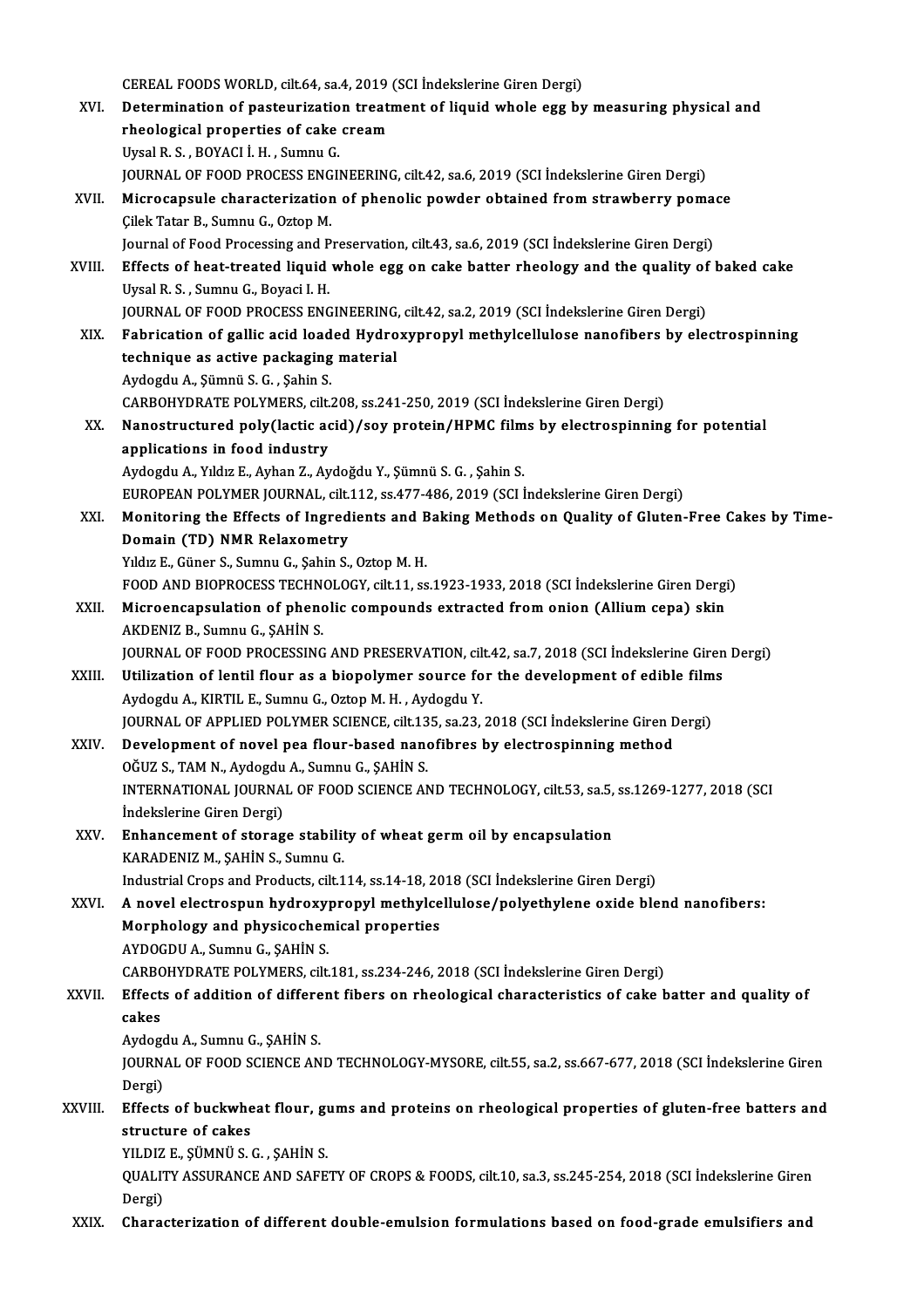stabilizers Stabilizers<br>PULATSU E. T. , ŞAHİN S., Sumnu G.<br>JOUPNAL OE DISPERSION SCIENCE JOURNAL OF DISPERSION SCIENCE AND TECHNOLOGY, cilt.39, sa.7, ss.996-1002, 2018 (SCI İndekslerine Giren<br>Dergi) PULAT<br>JOURN<br>Dergi)<br>Influer JOURNAL OF DISPERSION SCIENCE AND TECHNOLOGY, cilt.39, sa.7, ss.996-1002, 2018 (SCI İndekslerine Giren<br>Dergi)<br>XXX. Influence of solution properties and pH on the fabrication of electrospun lentil flour/HPMC blend<br>nanofiber Dergi)<br>I<mark>nfluence o</mark><br>nanofibers<br>Tam N. Očir Influence of solution properties and pH on<br>nanofibers<br>Tam N., OĞUZ S., Aydogdu A., Sumnu G., ŞAHİN S.<br>FOOD PESEARCH INTERNATIONAL, silt 102, ss.6. nanofibers<br>Tam N., OĞUZ S., Aydogdu A., Sumnu G., ŞAHİN S.<br>FOOD RESEARCH INTERNATIONAL, cilt.102, ss.616-624, 2017 (SCI İndekslerine Giren Dergi) Tam N., OĞUZ S., Aydogdu A., Sumnu G., ŞAHİN S.<br>FOOD RESEARCH INTERNATIONAL, cilt.102, ss.616-624, 2017 (SCI İndekslerine Giren Dergi)<br>XXXI. NMR relaxometry as a tool to understand the effect of microwave heating on starch FOOD RESEARCH INTERNATIONAL, cilt.102, s:<br>NMR relaxometry as a tool to understan<br>interactions and gelatinization behavior<br>Orel B. DAC D. KU ERCIOCLUM, SÜMNÜS C **NMR relaxometry as a tool to understand the effect<br>interactions and gelatinization behavior<br>Ozel B., DAG D., KILERCIOGLUM., ŞÜMNÜ S. G. , Oztop M. H.<br>LWT EOOD SCIENCE AND TECHNOLOCY, silt 93, ss 10, 17, 3** interactions and gelatinization behavior<br>Ozel B., DAG D., KILERCIOGLU M., ŞÜMNÜ S. G. , Oztop M. H.<br>LWT-FOOD SCIENCE AND TECHNOLOGY, cilt.83, ss.10-17, 2017 (SCI İndekslerine Giren Dergi) Ozel B., DAG D., KILERCIOGLU M., ŞÜMNÜ S. G. , Oztop M. H.<br>LWT-FOOD SCIENCE AND TECHNOLOGY, cilt.83, ss.10-17, 2017 (SCI İndekslerine Giren Dergi)<br>XXXII. Physicochemical, rheological, and sensory properties of low-fat ice LWT-FOOD<br>Physicoche<br>emulsions<br>TEVIN E SA Physicochemical, rheologi<br>emulsions<br>TEKIN E., ŞAHİN S., Sumnu G.<br>EUROPEAN JOUPMAL OF LIPI e<mark>mulsions</mark><br>TEKIN E., ŞAHİN S., Sumnu G.<br>EUROPEAN JOURNAL OF LIPID SCIENCE AND TECHNOLOGY, cilt.119, sa.9, 2017 (SCI İndekslerine Giren Dergi) TEKIN E., ŞAHİN S., Sumnu G.<br>EUROPEAN JOURNAL OF LIPID SCIENCE AND TECHNOLOGY, cilt.119, sa.9, 2017 (SCI İndekslerine Giren Dergi)<br>XXXIII. The effects of emulsifier type, phase ratio, and homogenization methods on stab EUROPEAN<br>The effect<br>emulsion<br>YU DIRM ! The effects of emulsifier type<br>emulsion<br>YILDIRIM M., Sumnu G., ŞAHİN S.<br>JOUPMAL OF DISPERSION SCIEN emulsion<br>YILDIRIM M., Sumnu G., ŞAHİN S.<br>JOURNAL OF DISPERSION SCIENCE AND TECHNOLOGY, cilt.38, sa.6, ss.807-814, 2017 (SCI İndekslerine Giren YILDIRIM M., Sumnu G., ŞAHİN S.<br>JOURNAL OF DISPERSION SCIENC<br>Dergi) JOURNAL OF DISPERSION SCIENCE AND TECHNOLOGY, cilt.38, sa.6, ss.807-814, 2017 (SCI Indekslerine Giren<br>Dergi)<br>XXXIV. Preparation and characterization of W/O/W type double emulsion containing PGPR-lecithin mixture<br>as lineabi Dergi)<br>Preparation and charac<br>as lipophilic surfactant<br>ALTINTAS O. V. Sumnu C Preparation and characterization<br>as lipophilic surfactant<br>ALTUNTAS 0.Y., Sumnu G., ŞAHİN S.<br>JOUPNAL OF DISPERSION SCIENCE A as lipophilic surfactant<br>ALTUNTAS O. Y. , Sumnu G., ȘAHİN S.<br>JOURNAL OF DISPERSION SCIENCE AND TECHNOLOGY, cilt.38, sa.4, ss.486-493, 2017 (SCI İndekslerine Giren<br>Dergi) ALTUNTAS O.Y., Sumnu G., SAHIN S. JOURNAL OF DISPERSION SCIENCE AND TECHNOLOGY, cilt.38, sa.4, ss.486-493, 2017 (SCI İndekslerine Gir<br>Dergi)<br>XXXV. Rheology, particle-size distribution, and stability of low-fat mayonnaise produced via double<br>omulsions Dergi)<br><mark>Rheology,</mark><br>emulsions<br><sup>VII DIPIM M</sub></sup> Rheology, particle-size distril<br>emulsions<br>YILDIRIM M., Sumnu G., ŞAHİN S.<br>FOOD SCIENCE AND PIOTECHNO emulsions<br>YILDIRIM M., Sumnu G., ŞAHİN S.<br>FOOD SCIENCE AND BIOTECHNOLOGY, cilt.25, sa.6, ss.1613-1618, 2016 (SCI İndekslerine Giren Dergi)<br>Effect of Daving on Bonous Characteristics of Orange Bool YILDIRIM M., Sumnu G., ŞAHİN S.<br>FOOD SCIENCE AND BIOTECHNOLOGY, cilt.25, sa.6, ss.1613-1618,<br>XXXVI. Effect of Drying on Porous Characteristics of Orange Peel<br>Temen C. Isgi A. Kutlu N. Sekiyan O. SAHİN S. Sumnu C. FOOD SCIENCE AND BIOTECHNOLOGY, cilt.25, sa.6, ss.16<br>Effect of Drying on Porous Characteristics of Oral<br>Tamer C., Isci A., Kutlu N., Sakiyan O., ŞAHİN S., Sumnu G.<br>INTERNATIONAL JOURNAL OF FOOD ENGINEERING silt Effect of Drying on Porous Characteristics of Orange Peel<br>Tamer C., Isci A., Kutlu N., Sakiyan O., ŞAHİN S., Sumnu G.<br>INTERNATIONAL JOURNAL OF FOOD ENGINEERING, cilt.12, sa.9, ss.921-928, 2016 (SCI İndekslerine Giren Dergi Tamer C., Isci A., Kutlu N., Sakiyan O., ŞAHİN S., Sumnu G.<br>INTERNATIONAL JOURNAL OF FOOD ENGINEERING, cilt.12, sa.9, ss.921-928, 2016 (SCI İndekslerine Giren De<br>XXXVII. Pore Development, Oil and Moisture Distribution in C INTERN<br>Pore D<br>Frying<br>ISIV P Pore Development, Oil a<br>Frying<br>ISIK B., ŞAHİN S., Sumnu G.<br>FOOD AND PIOPPOCESS TI Frying<br>ISIK B., ŞAHİN S., Sumnu G.<br>FOOD AND BIOPROCESS TECHNOLOGY, cilt.9, sa.10, ss.1653-1660, 2016 (SCI İndekslerine Giren Dergi) ISIK B., ŞAHİN S., Sumnu G.<br>FOOD AND BIOPROCESS TECHNOLOGY, cilt.9, sa.10, ss.1653-1660, 2016 (SCI İndekslerine Giren Dergi)<br>XXXVIII. Effect of different flours on quality of legume cakes to be baked in microwave-infrared FOOD AND BIOPROCESS TECHN<br>Effect of different flours on a<br>oven and conventional oven<br>OZKAHBAMAN B.C. Sumpu C.S Effect of different flours on quality<br>oven and conventional oven<br>OZKAHRAMAN B.C., Sumnu G., ŞAHİN S.<br>JOUPMAL OF FOOD SCIENCE AND TECHN oven and conventional oven<br>OZKAHRAMAN B. C. , Sumnu G., ŞAHİN S.<br>JOURNAL OF FOOD SCIENCE AND TECHNOLOGY-MYSORE, cilt.53, sa.3, ss.1567-1575, 2016 (SCI İndekslerine Giren<br>Persi) OZKAH<br>JOURN<br>Dergi)<br>Charae JOURNAL OF FOOD SCIENCE AND TECHNOLOGY-MYSORE, cilt.53, sa.3, ss.1567-1575, 2016 (SCI h<br>Dergi)<br>XXXIX. Characterization of structure of gluten-free breads by using X-ray microtomography<br>DEMIDVESEN i. Vollar S. Companella O. Dergi)<br>Characterization of structure of gluten-free breads by using X-ray r<br>DEMİRKESEN i., Kelkar S., Campanella O. H. , ŞÜMNÜ S. G. , ŞAHİN S., OKOS m.<br>FOOD HYDROCOLLOIDS. silt 36, 88.37.44.2914 (SCL İndekslerine Ciren De Characterization of structure of gluten-free breads by using X-ray mi<br>DEMİRKESEN i., Kelkar S., Campanella O. H. , ŞÜMNÜ S. G. , ŞAHİN S., OKOS m.<br>FOOD HYDROCOLLOIDS, cilt.36, ss.37-44, 2014 (SCI İndekslerine Giren Dergi)<br> DEMIRKESEN i., Kelkar S., Campanella O. H. , ŞÜMNÜ S. G. , ŞAHİN S., OKOS m.<br>FOOD HYDROCOLLOIDS, cilt.36, ss.37-44, 2014 (SCI İndekslerine Giren Dergi)<br>XL. A Study on Staling Characteristics of Gluten-Free Breads Prepa Demirkesen I., Campanella O. H., ŞÜMNÜ S. G., ŞAHİN S., Hamaker B. R. A Study on Staling Characteristics of Gluten-Free Breads Prepared with Chestnut and R<br>Demirkesen I., Campanella O. H. , ŞÜMNÜ S. G. , ŞAHİN S., Hamaker B. R.<br>FOOD AND BIOPROCESS TECHNOLOGY, cilt.7, sa.3, ss.806-820, 2014 ( Demirkesen I., Campanella O. H. , ŞÜMNÜ S. G. , ŞAHİN S., Hamaker B. R.<br>FOOD AND BIOPROCESS TECHNOLOGY, cilt.7, sa.3, ss.806-820, 2014 (SCI İndekslerine Giren Dergi)<br>XLI. Storage and Baking Stability of Encapsulated Sour C FOOD AND BIOPROCESS TECHNOL<br>Storage and Baking Stability of<br>Micro- and Nano-Suspensions<br>Luga A. Cit EV TATAR B. Hasing V. Storage and Baking Stability of Encapsulated Sour Cherry Phenolic Compounds Prepared from<br>Micro- and Nano-Suspensions<br>Luca A., ÇİLEK TATAR B., Hasirci V., ŞAHİN S., ŞÜMNÜ S. G.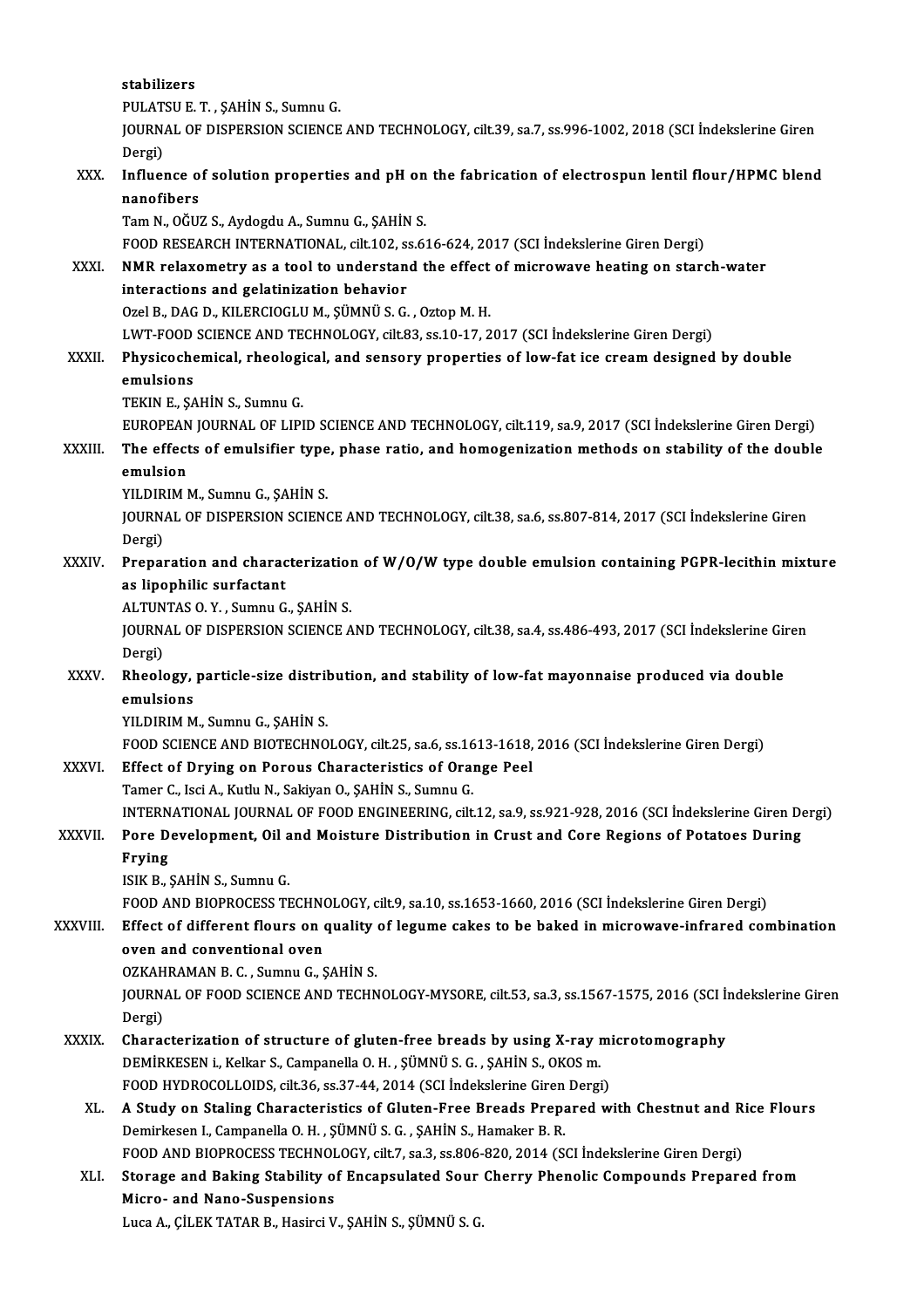FOOD AND BIOPROCESS TECHNOLOGY, cilt.7, sa.1, ss.204-211, 2014 (SCI İndekslerine Giren Dergi)<br>Fffest of Ultresound Assisted Osmatis Debydration as a Pretreatment on Deep Fot Favis FOOD AND BIOPROCESS TECHNOLOGY, cilt.7, sa.1, ss.204-211, 2014 (SCI İndekslerine Giren Dergi)<br>XLII. Effect of Ultrasound-Assisted Osmotic Dehydration as a Pretreatment on Deep Fat Frying of Potatoes FOOD AND BIOPROCESS TECHNOLOGY, cilt.7, sa.1, ss.204-211,<br>Effect of Ultrasound-Assisted Osmotic Dehydration as<br>Karizaki V. M. , SAHİN S., Sumnu G., Mosavian M. T. H. , Luca A.<br>FOOD AND BIOPROCESS TECUNOLOCY, silt 6, ss.212 Effect of Ultrasound-Assisted Osmotic Dehydration as a Pretreatment on Deep Fat Frying o<br>Karizaki V. M. , ŞAHİN S., Sumnu G., Mosavian M. T. H. , Luca A.<br>FOOD AND BIOPROCESS TECHNOLOGY, cilt.6, sa.12, ss.3554-3563, 2013 (S Karizaki V. M. , ŞAHİN S., Sumnu G., Mosavian M. T. H. , Luca A.<br>FOOD AND BIOPROCESS TECHNOLOGY, cilt.6, sa.12, ss.3554-3!<br>XLIII. **Ohmic Tempering of Frozen Potato Puree**<br>Seyhun N., Ramaswamy H. S. , Zhu S., Sumnu G., FOOD AND BIOPROCESS TECHNOLOGY, cilt.6, sa.12, ss.3554-3563, 2013 (SCI Indekslerine Giren Dergi) Ohmic Tempering of Frozen Potato Puree<br>Seyhun N., Ramaswamy H. S. , Zhu S., Sumnu G., ŞAHİN S.<br>FOOD AND BIOPROCESS TECHNOLOGY, cilt.6, sa.11, ss.3200-3205, 2013 (SCI İndekslerine Giren Dergi)<br>Effect of Degritting of Phonol Seyhun N., Ramaswamy H. S. , Zhu S., Sumnu G., ŞAHİN S.<br>FOOD AND BIOPROCESS TECHNOLOGY, cilt.6, sa.11, ss.3200-3205, 2013 (SCI İndekslerine Giren Dergi)<br>XLIV. Effect of Degritting of Phenolic Extract from Sour Cherry Pomac FOOD AND BIOPROCESS TECHNOLO<br>Effect of Degritting of Phenolic I<br>Production of Nano-suspension<br>LUCA A Gigli B Hosirsi V, SAHIN S Effect of Degritting of Phenolic Extract free<br>Production of Nano-suspension<br>LUCA A., Cilek B., Hasirci V., ŞAHİN S., Sumnu G.<br>FOOD AND PIOPPOCESS TECUNOLOCY silt 6-66 Production of Nano-suspension<br>LUCA A., Cilek B., Hasirci V., ŞAHİN S., Sumnu G.<br>FOOD AND BIOPROCESS TECHNOLOGY, cilt.6, sa.9, ss.2494-2502, 2013 (SCI İndekslerine Giren Dergi)<br>Image Analysis of Cluten free Breads Breananed LUCA A., Cilek B., Hasirci V., ŞAHİN S., Sumnu G.<br>FOOD AND BIOPROCESS TECHNOLOGY, cilt.6, sa.9, ss.2494-2502, 2013 (SCI İndekslerine Giren Dergi)<br>XLV. Image Analysis of Gluten-free Breads Prepared with Chestnut and Rice Fl FOOD A<br>Image<br>Ovens Demirkesen I., ŞÜMNÜ S. G., ŞAHİN S. Ovens<br>Demirkesen I., ŞÜMNÜ S. G. , ŞAHİN S.<br>FOOD AND BIOPROCESS TECHNOLOGY, cilt.6, sa.7, ss.1749-1758, 2013 (SCI İndekslerine Giren Dergi)<br>Haage of salar assistad apouted bed driar in drying of nea Demirkesen I., ŞÜMNÜ S. G., ŞAHİN S.<br>FOOD AND BIOPROCESS TECHNOLOGY, cilt.6, sa.7, ss.1749-1758, 2<br>XLVI. Usage of solar-assisted spouted bed drier in drying of pea FOOD AND BIOPROCESS TECHNO<br>Usage of solar-assisted spout<br>SAHIN S., Sumnu G., Tunaboyu F.<br>FOOD AND BIOPRODUCTS BROCH Usage of solar-assisted spouted bed drier in drying of pea<br>SAHIN S., Sumnu G., Tunaboyu F.<br>FOOD AND BIOPRODUCTS PROCESSING, cilt.91, ss.271-278, 2013 (SCI İndekslerine Giren Dergi) SAHIN S., Sumnu G., Tunaboyu F.<br>FOOD AND BIOPRODUCTS PROCESSING, cilt.91, ss.271-278, 2013 (SCI Indekslerine Giren De<br>XLVII. Microwave Frying Compared with Conventional Frying via Numerical Simulation FOOD AND BIOPRODUCTS P<br>Microwave Frying Compa<br>Sensoy I., Şahin S., Sumnu G.<br>FOOD AND BIOPROCESS TEC Microwave Frying Compared with Conventional Frying via Numerical Simulation<br>Şensoy I., Şahin S., Sumnu G.<br>FOOD AND BIOPROCESS TECHNOLOGY, cilt.6, ss.1414-1419, 2013 (SCI İndekslerine Giren Dergi)<br>Quality of Clutan Erae Bra Sensoy I., Şahin S., Sumnu G.<br>FOOD AND BIOPROCESS TECHNOLOGY, cilt.6, ss.1414-1419, 2013 (SCI İndeksl<br>XLVIII. Quality of Gluten-Free Bread Formulations Baked in Different Ovens<br>Demirkesen I., ŞÜMNÜ S. G. , ŞAHİN S. FOOD AND BIOPROCESS TECHNOLOGY, cilt.6, ss.1414-1419, 2013 (SCI İndekslerine Giren Dergi) Quality of Gluten-Free Bread Formulations Baked in Different Ovens<br>Demirkesen I., ŞÜMNÜ S. G. , ŞAHİN S.<br>FOOD AND BIOPROCESS TECHNOLOGY, cilt.6, sa.3, ss.746-753, 2013 (SCI İndekslerine Giren Dergi)<br>Extrastion of phonolis XLIX. Extraction of phenolic compounds from melissa using microwave and ultrasound<br>INCE A. E., SAHIN S., SÜMNÜ S. G. FOOD AND BIOPROCESS TECHNO<br>Extraction of phenolic compo<br>INCE A. E. , ŞAHİN S., ŞÜMNÜ S. G.<br>TURKISH IQURNAL OF ACRICULT TURKISH JOURNAL OF AGRICULTURE AND FORESTRY, cilt.37, sa.1, ss.69-75, 2013 (SCI İndekslerine Giren Dergi) L. Microencapsulation of phenolic compounds extracted fromsour cherry pomace: effect of TURKISH JOURNAL OF AGRICULTURE AND FORESTRY, cilt.37, sa.1,<br>Microencapsulation of phenolic compounds extracted from<br>formulation, ultrasonication time and core to coating ratio<br>Gilek B. Luga A. Hasing V. SAHIN S. Sumpu G. Microencapsulation of phenolic compoun<br>formulation, ultrasonication time and concilek B., Luca A., Hasirci V., ŞAHİN S., Sumnu G.<br>FUROPEAN FOOD RESEARCH AND TECHNOLO Cilek B., Luca A., Hasirci V., ŞAHİN S., Sumnu G.<br>EUROPEAN FOOD RESEARCH AND TECHNOLOGY, cilt.235, sa.4, ss.587-596, 2012 (SCI İndekslerine Giren Dergi) Cilek B., Luca A., Hasirci V., ŞAHİN S., Sumnu G.<br>EUROPEAN FOOD RESEARCH AND TECHNOLOGY, cilt.235, sa.4, ss.587-596, 2012 (SCI İn<br>LI. Spouted bed and microwave-assisted spouted bed drying of parboiled wheat<br>Kakyaarly L.N., EUROPEAN FOOD RESEARCH AND<br>Spouted bed and microwave-as<br>Kahyaoglu L.N., Sahin S., Sumnu G.<br>FOOD AND PIOPPODUCTS PROCESS Kahyaoglu L. N. , Sahin S., Sumnu G.<br>FOOD AND BIOPRODUCTS PROCESSING, cilt.90, ss.301-308, 2012 (SCI İndekslerine Giren Dergi) Kahyaoglu L. N. , Sahin S., Sumnu G.<br>FOOD AND BIOPRODUCTS PROCESSING, cilt.90, ss.301-308, 2012 (SCI İndekslerine Giren Der<br>LII. Microwave Assisted Extraction of Phenolic Compounds from Sour Cherry Pomace<br>Simeek M. Sumnu C FOOD AND BIOPRODUCTS PR<br>Microwave Assisted Extra<br>Simsek M., Sumnu G., Sahin S.<br>SERARATION SCIENCE AND T Simsek M., Sumnu G., Sahin S.<br>SEPARATION SCIENCE AND TECHNOLOGY, cilt.47, sa.8, ss.1248-1254, 2012 (SCI İndekslerine Giren Dergi) Simsek M., Sumnu G., Sahin S.<br>SEPARATION SCIENCE AND TECHNOLOGY, cilt.47, sa.8, ss.1248-1254, 2012 (SCI İndekslerine Gi<br>LIII. A Study on Degree of Starch Gelatinization in Cakes Baked in Three Different Ovens Sakiyan O., Sumnu G., ŞAHİN S., Meda V., KÖKSEL H., Chang P.<br>FOOD AND BIOPROCESS TECHNOLOGY, cilt.4, sa.7, ss.1237-1244, 2011 (SCI İndekslerine Giren Dergi) A Study on Degree of Starch Gelatinization in Cakes Baked in Three Different Ovens<br>Sakiyan 0., Sumnu G., ŞAHİN S., Meda V., KÖKSEL H., Chang P.<br>FOOD AND BIOPROCESS TECHNOLOGY, cilt.4, sa.7, ss.1237-1244, 2011 (SCI İndeksle Sakiyan O., Sumnu G., ŞAHİN S., Meda V., KÖKSEL H., Chang P.<br>FOOD AND BIOPROCESS TECHNOLOGY, cilt.4, sa.7, ss.1237-1244, 2011 (SCI İndekslerine Giren Dergi)<br>LIV. Optimisation of formulations and infrared-microwave comb FOOD AND B<br>Optimisation<br>rice breads<br>Demirkeeen L **Optimisation of formulations and infrancie breads<br>Demirkesen I., Sumnu G., ŞAHİN S., Uysal N.<br>INTERNATIONAL JOURNAL OF FOOD SCIEN** rice breads<br>Demirkesen I., Sumnu G., ŞAHİN S., Uysal N.<br>INTERNATIONAL JOURNAL OF FOOD SCIENCE AND TECHNOLOGY, cilt.46, sa.9, ss.1809-1815, 2011 (SCI<br>İndekslerine Giren Dergi) Demirkesen I., Sumnu G., ŞAHİN S., Uysal N. LV. Utilization of chestnut flour in gluten-free bread formulations Demirkesen I., MERT B., Sumnu G., ŞAHİN S. Utilization of chestnut flour in gluten-free bread formulations<br>Demirkesen I., MERT B., Sumnu G., ŞAHİN S.<br>JOURNAL OF FOOD ENGINEERING, cilt.101, sa.3, ss.329-336, 2010 (SCI İndekslerine Giren Dergi)<br>Quantitative analysis Demirkesen I., MERT B., Sumnu G., ŞAHİN S.<br>JOURNAL OF FOOD ENGINEERING, cilt.101, sa.3, ss.329-336, 2010 (SCI İndekslerine Giren Dergi)<br>LVI. Quantitative analysis of macro and micro-structure of gluten-free rice cakes cont JOURNAL OF FOOD ENGINEERING, cilt.101, s.<br>Quantitative analysis of macro and micr<br>types of gums baked in different ovens<br>Turobi E. Sumpy C. SAHIN S. Quantitative analysis of macro and micro-structure of gluten-free rice cakes containing different<br>types of gums baked in different ovens<br>Turabi E., Sumnu G., SAHİN S.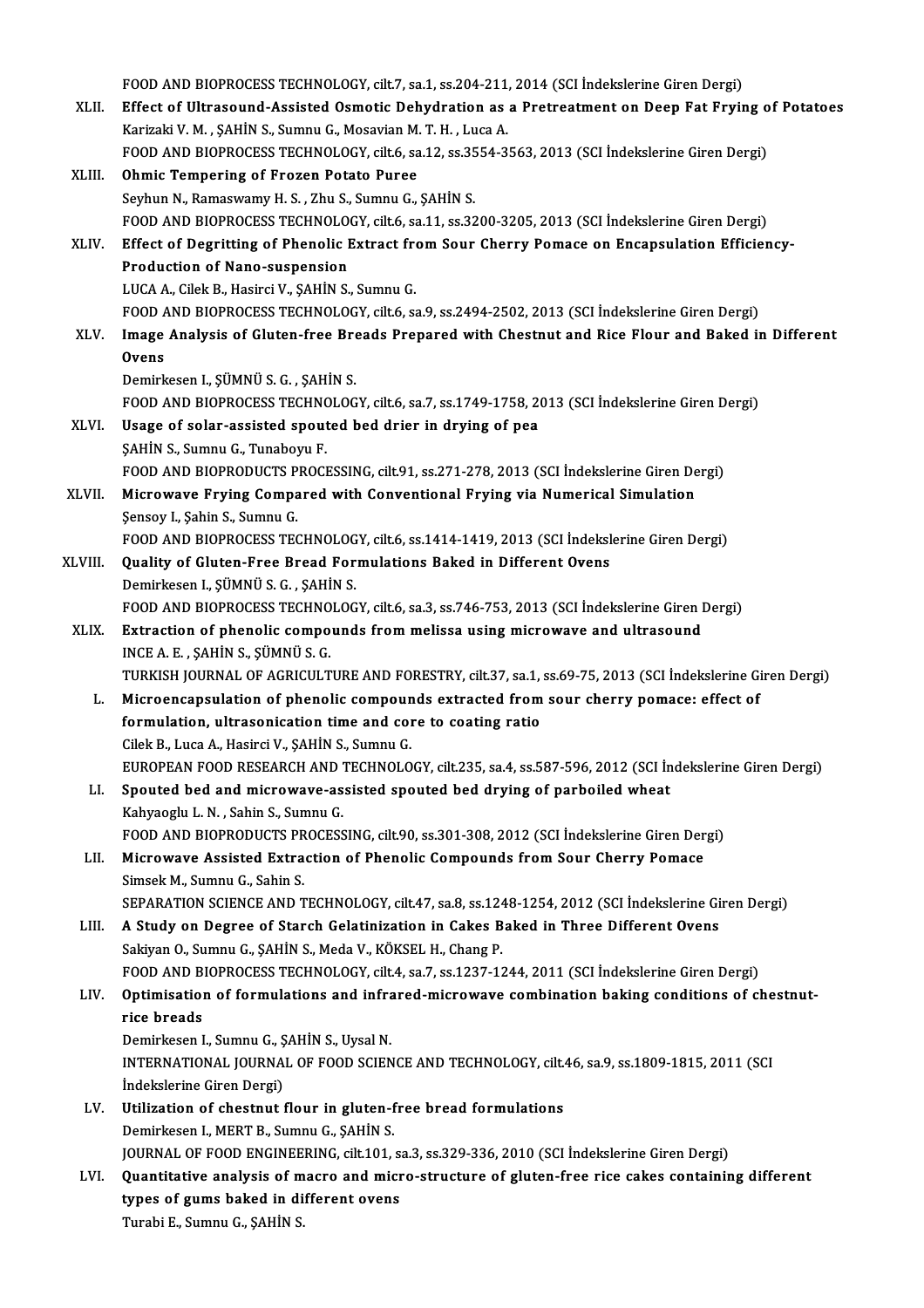FOOD HYDROCOLLOIDS, cilt.24, sa.8, ss.755-762, 2010 (SCI İndekslerine Giren Dergi)<br>Physical prepertise of perheiled wheet and bulgur preduced using speuted

|         | FOOD HYDROCOLLOIDS, cilt.24, sa.8, ss.755-762, 2010 (SCI Indekslerine Giren Dergi)                                            |
|---------|-------------------------------------------------------------------------------------------------------------------------------|
| LVII.   | Physical properties of parboiled wheat and bulgur produced using spouted bed and microwave                                    |
|         | assisted spouted bed drying                                                                                                   |
|         | Kahyaoglu L. N., ŞAHİN S., Sumnu G.                                                                                           |
|         | JOURNAL OF FOOD ENGINEERING, cilt.98, sa.2, ss.159-169, 2010 (SCI Indekslerine Giren Dergi)                                   |
| LVIII.  | The effects of xanthan and guar gums on staling of gluten-free rice cakes baked in different ovens                            |
|         | Sumnu G., Koksel F., ŞAHİN S., BAŞMAN A., Meda V.                                                                             |
|         | INTERNATIONAL JOURNAL OF FOOD SCIENCE AND TECHNOLOGY, cilt.45, sa.1, ss.87-93, 2010 (SCI Indekslerine                         |
|         | Giren Dergi)<br>DIELECTRIC AND THERMAL PROPERTIES OF RICE CAKE FORMULATIONS CONTAINING DIFFERENT                              |
| LIX.    | <b>GUMS TYPES</b>                                                                                                             |
|         | TURABİ E., REGİER M., Sumnu G., ŞAHİN S., Rother M.                                                                           |
|         | INTERNATIONAL JOURNAL OF FOOD PROPERTIES, cilt.13, sa.6, ss.1199-1206, 2010 (SCI Indekslerine Giren Dergi)                    |
| LX.     | Rheological properties of gluten-free bread formulations                                                                      |
|         | DEMIRKESEN L., MERT B., Sumnu G., ŞAHİN S.                                                                                    |
|         | JOURNAL OF FOOD ENGINEERING, cilt.96, sa.2, ss.295-303, 2010 (SCI Indekslerine Giren Dergi)                                   |
| LXI.    | The effects of gums on macro and micro-structure of breads baked in different ovens                                           |
|         | Ozkoc S.O., Sumnu G., SAHIN S.                                                                                                |
|         | FOOD HYDROCOLLOIDS, cilt.23, sa.8, ss.2182-2189, 2009 (SCI Indekslerine Giren Dergi)                                          |
| LXII.   | Estimation of Dielectric Properties of Cakes Based on Porosity, Moisture Content, and Formulations                            |
|         | Using Statistical Methods and Artificial Neural Networks                                                                      |
|         | BOYACI İ. H., Sumnu G., Sakiyan O.                                                                                            |
|         | FOOD AND BIOPROCESS TECHNOLOGY, cilt.2, sa.4, ss.353-360, 2009 (SCI İndekslerine Giren Dergi)                                 |
| LXIII.  | Effects of microwave frying and different flour types addition on the microstructure of batter                                |
|         | coatings                                                                                                                      |
|         | Barutcu I., ŞAHİN S., Sumnu G.<br>JOURNAL OF FOOD ENGINEERING, cilt.95, sa.4, ss.684-692, 2009 (SCI Indekslerine Giren Dergi) |
| LXIV.   | Comparison and modeling of microwave tempering and infrared assisted microwave tempering of                                   |
|         | frozen potato puree                                                                                                           |
|         | Seyhun N., Ramaswamy H., Sumnu G., ŞAHİN S., Ahmed J.                                                                         |
|         | JOURNAL OF FOOD ENGINEERING, cilt.92, sa.3, ss.339-344, 2009 (SCI Indekslerine Giren Dergi)                                   |
| LXV.    | Investigation of physicochemical properties of breads baked in microwave and infrared-microwave                               |
|         | combination ovens during storage                                                                                              |
|         | Ozkoc S.O., Sumnu G., ŞAHİN S., Turabi E.                                                                                     |
|         | EUROPEAN FOOD RESEARCH AND TECHNOLOGY, cilt.228, sa.6, ss.883-893, 2009 (SCI İndekslerine Giren Dergi)                        |
| LXVI.   | Optimization of microwave- infrared roasting of hazelnut                                                                      |
|         | Uysal N., Sumnu G., ŞAHİN S.                                                                                                  |
|         | JOURNAL OF FOOD ENGINEERING, cilt.90, sa.2, ss.255-261, 2009 (SCI Indekslerine Giren Dergi)                                   |
| LXVII.  | Extraction of Essential Oil from Laurel Leaves by Using Microwaves                                                            |
|         | Bayramoglu B., ŞAHİN S., Sumnu G.                                                                                             |
|         | SEPARATION SCIENCE AND TECHNOLOGY, cilt.44, sa.3, ss.722-733, 2009 (SCI İndekslerine Giren Dergi)                             |
| LXVIII. | Acrylamide formation in different batter formulations during microwave frying<br>Barutcu I., ŞAHİN S., Sumnu G.               |
|         | LWT-FOOD SCIENCE AND TECHNOLOGY, cilt.42, sa.1, ss.17-22, 2009 (SCI İndekslerine Giren Dergi)                                 |
| LXIX.   | Solvent-free microwave extraction of essential oil from oregano                                                               |
|         | Bayramoglu B., ŞAHİN S., Sumnu G.                                                                                             |
|         | JOURNAL OF FOOD ENGINEERING, cilt.88, sa.4, ss.535-540, 2008 (SCI Indekslerine Giren Dergi)                                   |
| LXX.    | Functional properties of microwave-treated wheat gluten                                                                       |
|         | Yalcin E., Sakiyan O., Sumnu G., Celik S., KÖKSEL H.                                                                          |
|         | EUROPEAN FOOD RESEARCH AND TECHNOLOGY, cilt.227, sa.5, ss.1411-1417, 2008 (SCI İndekslerine Giren Dergi)                      |
| LXXI.   | Utilization of Mixolab (R) to predict the suitability of flours in terms of cake quality                                      |
|         |                                                                                                                               |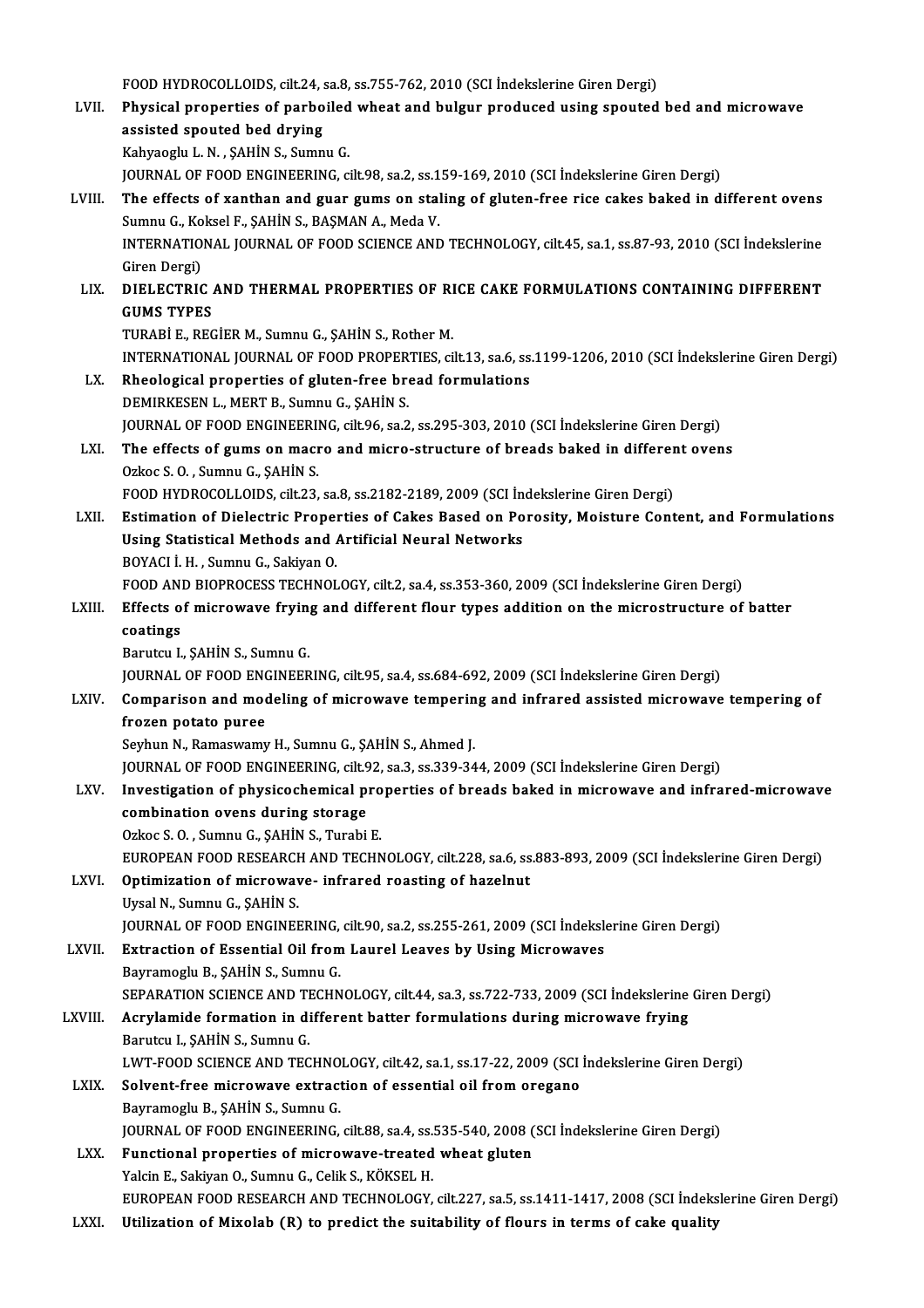Kahraman K., Sakiyan O., Ozturk S., KÖKSEL H., Sumnu G., Dubat A. Kahraman K., Sakiyan O., Ozturk S., KÖKSEL H., Sumnu G., Dubat A.<br>EUROPEAN FOOD RESEARCH AND TECHNOLOGY, cilt.227, sa.2, ss.565-570, 2008 (SCI İndekslerine Giren Dergi)<br>Phoologisal proportise and quality of pise sakes form Kahraman K., Sakiyan O., Ozturk S., KÖKSEL H., Sumnu G., Dubat A.<br>EUROPEAN FOOD RESEARCH AND TECHNOLOGY, cilt.227, sa.2, ss.565-570, 2008 (SCI İndekslerine Giren Dergi)<br>LXXII. Rheological properties and quality of rice EUROP<br><mark>Rheolo</mark><br>blend<br>TUDAP Rheological properties an<br>blend<br>TURABİ E., Sumnu G., Sahin S.<br>FOOD HYDBOCOLLOIDS. cilt 2 blend<br>TURABİ E., Sumnu G., Sahin S.<br>FOOD HYDROCOLLOIDS, cilt.22, sa.2, ss.305-312, 2008 (SCI İndekslerine Giren Dergi) TURABİ E., Sumnu G., Sahin S.<br>FOOD HYDROCOLLOIDS, cilt.22, sa.2, ss.305-312, 2008 (SCI İndekslerine Giren Dergi)<br>LXXIII. Optimization of Baking of Rice Cakes in Infrared-Microwave Combination Oven by Response Surface<br>M FOOD HYDROC<br>Optimization<br>Methodology<br>Turabi E. Sumn **Optimization of Baking of<br>Methodology<br>Turabi E., Sumnu G., ŞAHİN S.<br>EOOD AND BIOBBOCESS TECI** Methodology<br>Turabi E., Sumnu G., ŞAHİN S.<br>FOOD AND BIOPROCESS TECHNOLOGY, cilt.1, sa.1, ss.64-73, 2008 (SCI İndekslerine Giren Dergi) Turabi E.<br>FOOD AN<br>LXXIV. Preface FOOD AND BIOPROCES<br>Preface<br>ŞÜMNÜ S. G. , ŞAHİN S.<br>Food Engineering Aene Preface<br>ŞÜMNÜ S. G. , ŞAHİN S.<br>Food Engineering Aspects of Baking Sweet Goods, 2008 (AHCI İndekslerine Giren Dergi) SÜMNÜ S. G. , ŞAHİN S.<br>Food Engineering Aspects of Baking Sweet Goods, 2008 (AHCI İndekslerine Giren Dergi)<br>LXXV. Effect of osmotic pretreatment and microwave frying on acrylamide formation in potato strips<br>Sabin S. Su Food Engineering Aspects of B<br>Effect of osmotic pretreatm<br>Sahin S., Sumnu G., Oztop M. H.<br>JOUPMAL OF THE SCIENCE OF Effect of osmotic pretreatment and microwave frying on acrylamide formation in potato strips<br>Sahin S., Sumnu G., Oztop M. H.<br>JOURNAL OF THE SCIENCE OF FOOD AND AGRICULTURE, cilt.87, sa.15, ss.2830-2836, 2007 (SCI İndeksler Sahin S<br>JOURN<br>Dergi)<br>Invest JOURNAL OF THE SCIENCE OF FOOD AND AGRICULTURE, cilt.87, sa.15, ss.2830-2836, 2007 (SCI İndekslerine Gire:<br>Dergi)<br>LXXVI. Investigation of dielectric properties of different cake formulations during microwave and infrared-<br> Dergi)<br>LXXVI. Investigation of dielectric properties of different cake formulations during microwave and infrared-<br>microwave combination baking Sakiyan O., Sumnu G., Sahin S., Meda V. Journal of Food Science, cilt.72, sa.4, 2007 (SCI Expanded İndekslerine Giren Dergi) LXXVII. Optimization of microwave frying of osmotically dehydrated potato slices by using response surface methodology Oztop M.H., Sahin S., Sumnu G. methodology<br>Oztop M. H. , Sahin S., Sumnu G.<br>EUROPEAN FOOD RESEARCH AND TECHNOLOGY, cilt.224, sa.6, ss.707-713, 2007 (SCI İndekslerine Giren Dergi)<br>Pereus media sharastarization of breads baked using nevel besting medes LXXVIII. Porous media characterization of breads baked using novel heating modes<br>Datta A. K., Sahin S., Sumnu G., Keskin S. O. EUROPEAN FOOD RESEARCH AND TECHN<br>Porous media characterization of bre<br>Datta A.K., Sahin S., Sumnu G., Keskin S. O.<br>JOUPNAL OF FOOD ENCINEEPINC, silt 70 JOURNALOF FOODENGINEERING, cilt.79, sa.1, ss.106-116,2007 (SCI İndekslerineGirenDergi) Datta A. K., Sahin S., Sumnu G., Keskin S. O.<br>JOURNAL OF FOOD ENGINEERING, cilt.79, sa.1, ss.106-116, 2007 (SCI İndekslerine Giren<br>LXXIX. Optimization of microwave frying of potato slices by using Taguchi technique<br>Orton M **JOURNAL OF FOOD ENGINEERI<br>Optimization of microwave :<br>Oztop M. H. , Sahin S., Sumnu G.<br>JOUPNAL OF FOOD ENGINEERI** Optimization of microwave frying of potato slices by using Taguchi technique<br>Oztop M. H. , Sahin S., Sumnu G.<br>JOURNAL OF FOOD ENGINEERING, cilt.79, sa.1, ss.83-91, 2007 (SCI İndekslerine Giren Dergi)<br>Transport and related Oztop M. H., Sahin S., Sumnu G.<br>JOURNAL OF FOOD ENGINEERING, cilt.79, sa.1, ss.83-91, 2007 (SCI İndekslerine Giren Derg<br>LXXX. Transport and related properties of breads baked using various heating modes JOURNAL OF FOOD ENGINEERING, cilt.79, sa.1, ss.83-9<br>Transport and related properties of breads bak<br>Sumnu G., Datta A. K. , Sahin S., Keskin S. O. , Rakesh V.<br>JOURNAL OF FOOD ENGINEERING, silt 79, sa 4, ss 129; Sumnu G., Datta A. K. , Sahin S., Keskin S. O. , Rakesh V.<br>JOURNAL OF FOOD ENGINEERING, cilt.78, sa.4, ss.1382-1387, 2007 (SCI İndekslerine Giren Dergi) Sumnu G., Datta A. K. , Sahin S., Keskin S. O. , Rakesh V.<br>JOURNAL OF FOOD ENGINEERING, cilt.78, sa.4, ss.1382-1387, 2007 (SCI Indekslerine Giren Dergi)<br>LXXXI. A study on the effects of different gums on dielectric propert JOURNAL OF FOOD ENGINEERING, cilt.78, sa<br>A study on the effects of different gum:<br>infrared-microwave combination oven A study on the effects of dif<br>infrared-microwave combin<br>Keskin S. O. , Sumnu G., Sahin S.<br>EUROPEAN FOOD PESEARCH A i<mark>nfrared-microwave combination oven</mark><br>Keskin S. O. , Sumnu G., Sahin S.<br>EUROPEAN FOOD RESEARCH AND TECHNOLOGY, cilt.224, sa.3, ss.329-334, 2007 (SCI İndekslerine Giren Dergi)<br>THE EEEECT OF DIEFERENT FORMULATIONS ON RHYSICA Keskin S. O. , Sumnu G., Sahin S.<br>EUROPEAN FOOD RESEARCH AND TECHNOLOGY, cilt.224, sa.3, ss.329-334, 2007 (SCI Indekslerine Giren Derg<br>LXXXII. THE EFFECT OF DIFFERENT FORMULATIONS ON PHYSICAL PROPERTIES OF CAKES BAKED WITH EUROPEAN FOOD RESEARCH AND TECHNOLOGY, cilt.224, sa.3, ss.329-334,<br>THE EFFECT OF DIFFERENT FORMULATIONS ON PHYSICAL PROPE<br>MICROWAVE AND NEAR INFRARED-MICROWAVE COMBINATIONS<br>Sakiyan O, Sumpu G, SAHIN S, Moda V, THE EFFECT OF DIFFERENT FORMULATIONS ON PHYSICAL PROPERTIES OF CAKES BAKED WITH MICROWAVE AND NEAR INFRARED-MICROWAVE COMBINATIONS MICROWAVE AND NEAR INFRARED-MICROWAVE COMBINATIONS<br>Sakiyan O., Sumnu G., ŞAHİN S., Meda V.<br>JOURNAL OF MICROWAVE POWER AND ELECTROMAGNETIC ENERGY, cilt.41, sa.1, 2007 (SCI İndekslerine Giren<br>Dorgi) Sakiyan O., Sumnu G., ŞAHİN S., Meda V.<br>JOURNAL OF MICROWAVE POWER AND<br>Dergi) JOURNAL OF MICROWAVE POWER AND ELECTROMAGNETIC ENERGY, cilt.41, sa.1, 2007 (SCI Ind<br>Dergi)<br>LXXXIII. Functionality of batters containing different gums for deep-fat frying of carrot slices Functionality of batters containing different gums for deep-fat frying of carrot slices<br>Akdeniz N., Sahin S., Sumnu G. Functionality of batters containing different gums for deep-fat frying of carrot slices<br>Akdeniz N., Sahin S., Sumnu G.<br>JOURNAL OF FOOD ENGINEERING, cilt.75, sa.4, ss.522-526, 2006 (SCI İndekslerine Giren Dergi)<br>Recovery of Akdeniz N., Sahin S., Sumnu G.<br>JOURNAL OF FOOD ENGINEERING, cilt.75, sa.4, ss.522-526, 2006 (SCI)<br>LXXXIV. Recovery of strawberry aroma compounds by pervaporation **JOURNAL OF FOOD ENGIL<br>Recovery of strawberr<br>Isci A., Sahin S., Sumnu G.<br>JOUPNAL OF FOOD ENGIL** Recovery of strawberry aroma compounds by pervaporation<br>Isci A., Sahin S., Sumnu G.<br>JOURNAL OF FOOD ENGINEERING, cilt.75, sa.1, ss.36-42, 2006 (SCI İndekslerine Giren Dergi) Isci A., Sahin S., Sumnu G.<br>JOURNAL OF FOOD ENGINEERING, cilt.75, sa.1, ss.36-42, 2006 (SCI İndekslerine Giren Dergi)<br>LXXXV. Effects of hydrocolloids on apparent viscosity of batters and quality of chicken nuggets<br>Altunali JOURNAL OF FOOD ENGINEERI<br><mark>Effects of hydrocolloids on</mark><br>Altunakar B., Sahin S., Sumnu G.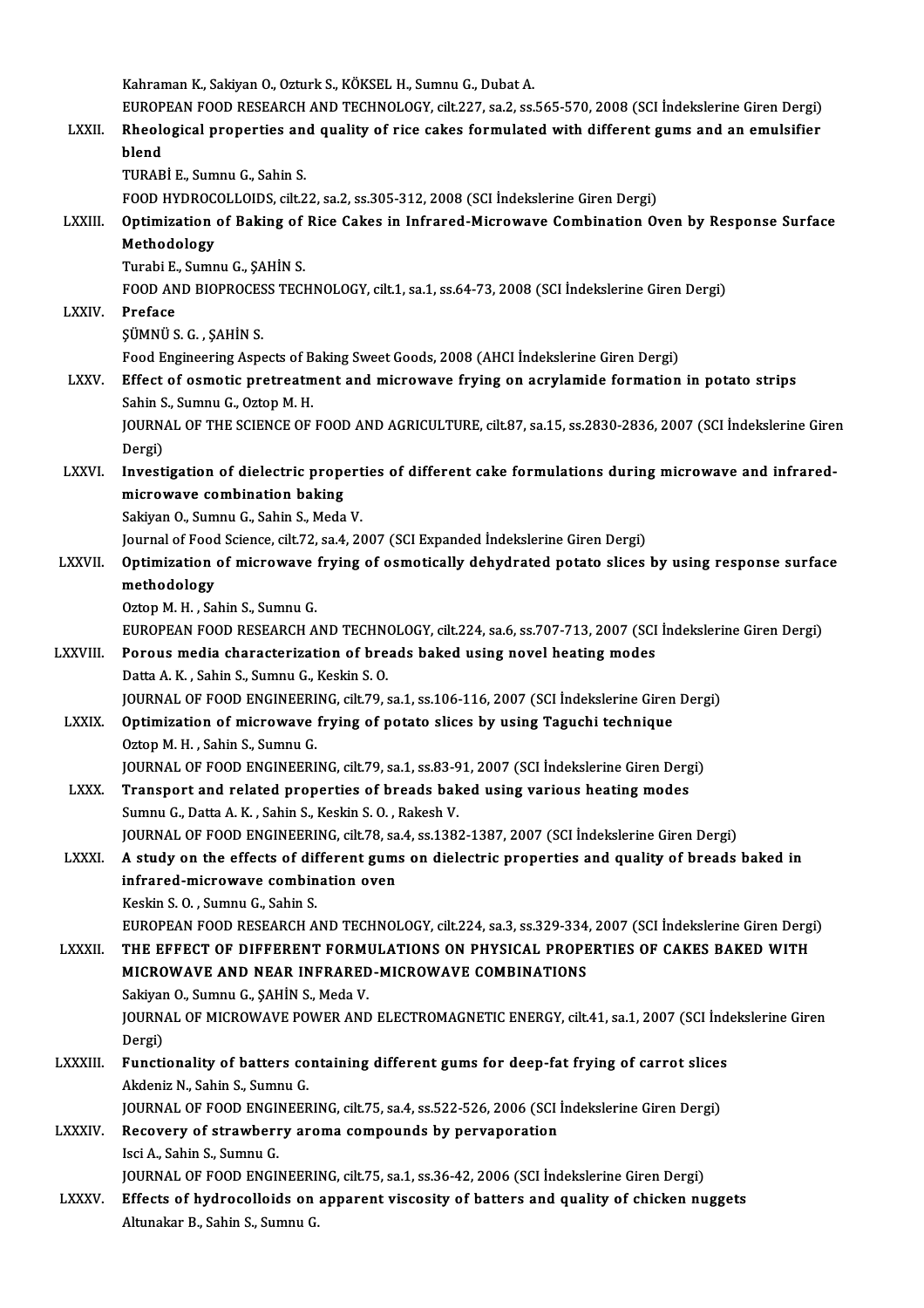|                 | CHEMICAL ENGINEERING COMMUNICATIONS, cilt.193, sa.6, ss.675-682, 2006 (SCI Indekslerine Giren Dergi)            |
|-----------------|-----------------------------------------------------------------------------------------------------------------|
| <b>LXXXVI</b>   | Production of bread crumbs by infrared-assisted microwave drying                                                |
|                 | Tireki S., Sumnu G., Esin A.                                                                                    |
|                 | EUROPEAN FOOD RESEARCH AND TECHNOLOGY, cilt.222, ss.8-14, 2006 (SCI Indekslerine Giren Dergi)                   |
| <b>LXXXVII.</b> | Effects of batters containing different gum types on the quality of deep-fat fried chicken nuggets              |
|                 | Sahin S., Sumnu G., Altunakar B.                                                                                |
|                 | JOURNAL OF THE SCIENCE OF FOOD AND AGRICULTURE, cilt.85, sa.14, ss.2375-2379, 2005 (SCI İndekslerine Giren      |
|                 | Dergi)                                                                                                          |
| <b>LXXXVIII</b> | Microwave, infrared and infrared-microwave combination baking of cakes<br>Sumnu G., Sahin S., Sevimli M.        |
|                 | JOURNAL OF FOOD ENGINEERING, cilt.71, sa.2, ss.150-155, 2005 (SCI Indekslerine Giren Dergi)                     |
| <b>LXXXIX</b>   | Effects of soy and rice flour addition on batter rheology and quality of deep-fat fried chicken                 |
|                 | nuggets                                                                                                         |
|                 | Dogan S., Sahin S., Sumnu G.                                                                                    |
|                 | JOURNAL OF FOOD ENGINEERING, cilt.71, sa.1, ss.127-132, 2005 (SCI Indekslerine Giren Dergi)                     |
| XC.             | Optimization of halogen lamp-microwave combination baking of cakes: a response surface                          |
|                 | methodology study                                                                                               |
|                 | Sevimli K., Sumnu G., Sahin S.                                                                                  |
|                 | EUROPEAN FOOD RESEARCH AND TECHNOLOGY, cilt.221, ss.61-68, 2005 (SCI İndekslerine Giren Dergi)                  |
| XCI.            | Effects of different batter formulations on the quality of deep-fat-fried carrot slices                         |
|                 | Akdeniz N., Sahin S., Sumnu G.                                                                                  |
|                 | EUROPEAN FOOD RESEARCH AND TECHNOLOGY, cilt.221, ss.99-105, 2005 (SCI Indekslerine Giren Dergi)                 |
| XCII.           | Effects of different factors on sensory attributes, overall acceptance and preference of Rooibos                |
|                 | (Aspalathus linearis) tea<br>Dos A., Ayhan Z., Sumnu G.                                                         |
|                 | JOURNAL OF SENSORY STUDIES, cilt.20, sa.3, ss.228-242, 2005 (SCI Indekslerine Giren Dergi)                      |
| XCIII.          | Effects of batters containing different protein types on the quality of deep-fat-fried chicken nuggets          |
|                 | Dogan S., Sahin S., Sumnu G.                                                                                    |
|                 | EUROPEAN FOOD RESEARCH AND TECHNOLOGY, cilt.220, ss.502-508, 2005 (SCI İndekslerine Giren Dergi)                |
| XCIV.           | Halogen lamp-microwave combination baking of cookies                                                            |
|                 | Keskin S., Ozturk S., Sahin S., Koksel H., Sumnu G.                                                             |
|                 | EUROPEAN FOOD RESEARCH AND TECHNOLOGY, cilt.220, ss.546-551, 2005 (SCI İndekslerine Giren Dergi)                |
| XCV.            | Effects of different starch types on retardation of staling of microwave-baked cakes                            |
|                 | Seyhun N., Sumnu G., Sahin S.                                                                                   |
|                 | FOOD AND BIOPRODUCTS PROCESSING, cilt.83, ss.1-5, 2005 (SCI Indekslerine Giren Dergi)                           |
| XCVI.           | Effect of microwave on fluidized bed drying of macaroni beads<br>Goksu E., Sumnu G., Esin A.                    |
|                 | JOURNAL OF FOOD ENGINEERING, cilt.66, sa.4, ss.463-468, 2005 (SCI Indekslerine Giren Dergi)                     |
| XCVII.          | Drying of carrots in microwave and halogen lamp-microwave combination ovens                                     |
|                 | Sumnu G., TURABI E., Oztop M.                                                                                   |
|                 | LWT-FOOD SCIENCE AND TECHNOLOGY, cilt.38, sa.5, ss.549-553, 2005 (SCI İndekslerine Giren Dergi)                 |
| XCVIII.         | Influence of fat content and emulsifier type on the rheological properties of cake batter                       |
|                 | Sakiyan O., Sumnu G., Sahin S., Bayram G.                                                                       |
|                 | EUROPEAN FOOD RESEARCH AND TECHNOLOGY, cilt.219, sa.6, ss.635-638, 2004 (SCI İndekslerine Giren Dergi)          |
| <b>XCIX</b>     | Optimization of bread baking in a halogen lamp-microwave combination oven by response surface                   |
|                 | methodology                                                                                                     |
|                 | Demirekler P., Sumnu G., Sahin S.                                                                               |
|                 | EUROPEAN FOOD RESEARCH AND TECHNOLOGY, cilt.219, sa.4, ss.341-347, 2004 (SCI Indekslerine Giren Dergi)          |
| C.              | Color and texture development during microwave and conventional baking of breads<br>Icoz D., Sumnu G., Sahin S. |
|                 | INTERNATIONAL JOURNAL OF FOOD PROPERTIES, cilt.7, sa.2, ss.201-213, 2004 (SCI Indekslerine Giren Dergi)         |
|                 |                                                                                                                 |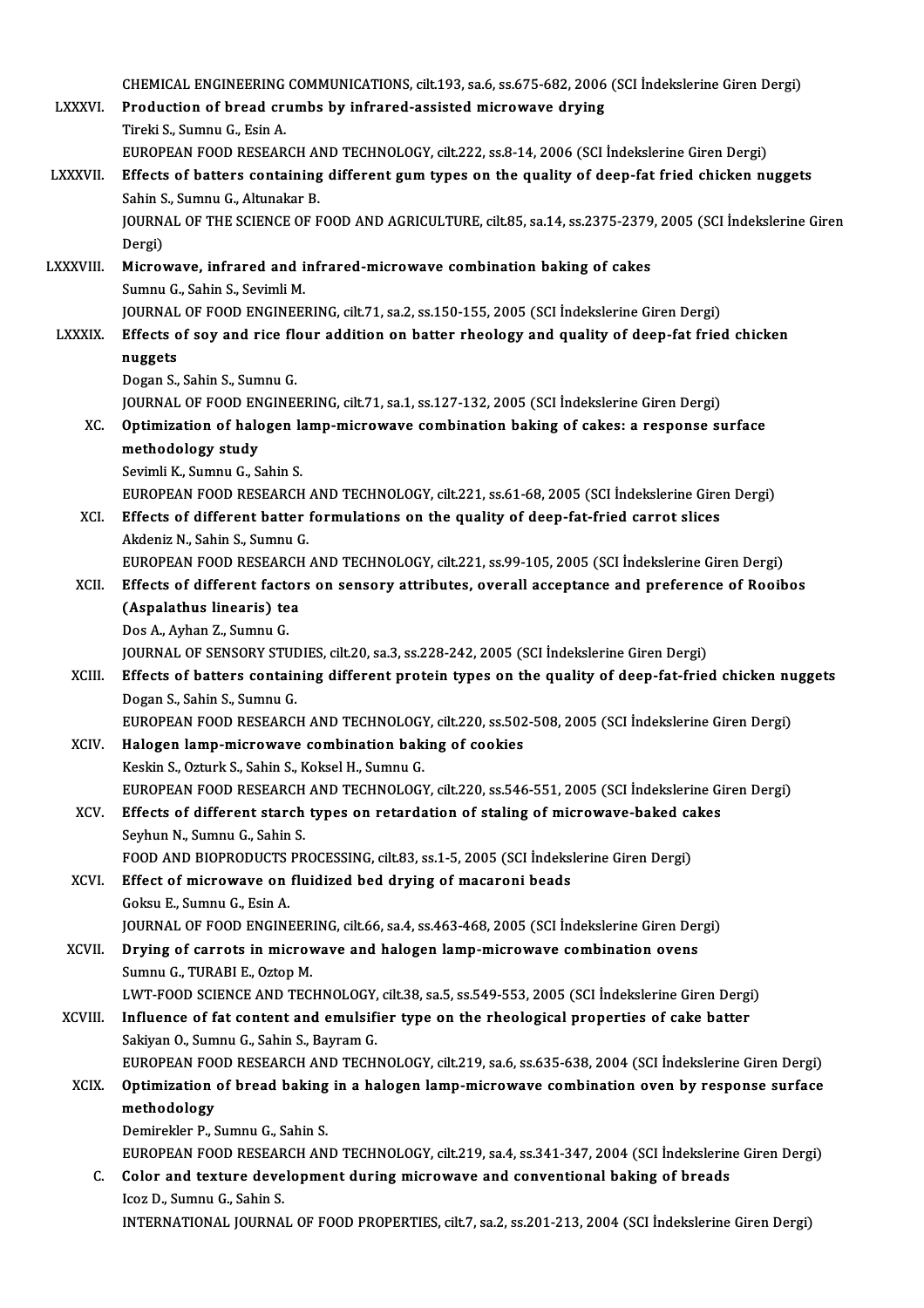| CI.    | Usage of enzymes in a novel baking process                                                                               |
|--------|--------------------------------------------------------------------------------------------------------------------------|
|        | Keskin S., Sumnu G., Sahin S.                                                                                            |
|        | NAHRUNG-FOOD, cilt.48, sa.2, ss.156-160, 2004 (SCI Indekslerine Giren Dergi)                                             |
| CII.   | Functionality of batters containing different starch types for deep-fat frying of chicken nuggets                        |
|        | Altunakar B., Sahin S., Sumnu G.                                                                                         |
|        | EUROPEAN FOOD RESEARCH AND TECHNOLOGY, cilt.218, sa.4, ss.318-322, 2004 (SCI İndekslerine Giren Dergi)                   |
| CIII.  | Bread baking in halogen lamp-microwave combination oven                                                                  |
|        | Keskin S., Sumnu G., Sahin S.                                                                                            |
|        | FOOD RESEARCH INTERNATIONAL, cilt.37, sa.5, ss.489-495, 2004 (SCI Indekslerine Giren Dergi)                              |
| CIV.   | Effects of different emulsifier types, fat contents, and gum types on retardation of staling of                          |
|        | microwave-baked cakes                                                                                                    |
|        | Seyhun N., Sumnu G., Sahin S.                                                                                            |
|        | NAHRUNG-FOOD, cilt.47, sa.4, ss.248-251, 2003 (SCI İndekslerine Giren Dergi)                                             |
| CV.    | EFFECTS OF SUSCEPTOR, COATING AND CONVENTIONAL BROWNING APPLICATIONS ON COLOR AND                                        |
|        | <b>CRUST FORMATION DURING MICROWAVE BAKING</b>                                                                           |
|        | ŞAHİN S., Sumnu G., Zincirkiran D.                                                                                       |
|        | JOURNAL OF MICROWAVE POWER AND ELECTROMAGNETIC ENERGY, cilt.37, sa.4, ss.223-236, 2002 (SCI<br>Indekslerine Giren Dergi) |
| CVI.   | A review on microwave baking of foods                                                                                    |
|        | Sumnu G.                                                                                                                 |
|        | INTERNATIONAL JOURNAL OF FOOD SCIENCE AND TECHNOLOGY, cilt.36, sa.2, ss.117-127, 2001 (SCI Indekslerine                  |
|        | Giren Dergi)                                                                                                             |
| CVII.  | Effects of different formulations on the quality of microwave baked breads                                               |
|        | Ozmutlu O., Sumnu G., Sahin S.                                                                                           |
|        | EUROPEAN FOOD RESEARCH AND TECHNOLOGY, cilt.213, sa.1, ss.38-42, 2001 (SCI İndekslerine Giren Dergi)                     |
| CVIII. | Effects of microwave cooking on fish quality                                                                             |
|        | Sahin S., Sumnu G.                                                                                                       |
|        | INTERNATIONAL JOURNAL OF FOOD PROPERTIES, cilt.4, sa.3, ss.501-512, 2001 (SCI Indekslerine Giren Dergi)                  |
| CIX —  | Assessment of proofing of bread dough in the microwave oven                                                              |
|        | Ozmutlu O., Sumnu G., Sahin S.                                                                                           |
|        | EUROPEAN FOOD RESEARCH AND TECHNOLOGY, cilt.212, sa.4, ss.487-490, 2001 (SCI İndekslerine Giren Dergi)                   |
| CX.    | Quality control charts for storage of pears                                                                              |
|        | Sumnu G.<br>EUROPEAN FOOD RESEARCH AND TECHNOLOGY, cilt.211, sa.5, ss.355-359, 2000 (SCI Indekslerine Giren Dergi)       |
| CXI.   | Optimization of microwave baking of model layer cakes                                                                    |
|        | Sumnu G., Ndife M., Bayindirli L.                                                                                        |
|        | EUROPEAN FOOD RESEARCH AND TECHNOLOGY, cilt.211, sa.3, ss.169-174, 2000 (SCI Indekslerine Giren Dergi)                   |
| CXII.  | Effects of sugar, protein and water content on wheat starch gelatinization due to microwave heating                      |
|        | Sumnu G., Ndife M., Bayindirli L.                                                                                        |
|        | EUROPEAN FOOD RESEARCH AND TECHNOLOGY, cilt.209, sa.1, ss.68-71, 1999 (SCI İndekslerine Giren Dergi)                     |
| CXIII. | Temperature and weight loss profiles of model cakes baked in the microwave oven                                          |
|        | Sumnu G., Ndife M., Bayindirli L.                                                                                        |
|        | JOURNAL OF MICROWAVE POWER AND ELECTROMAGNETIC ENERGY, cilt.34, sa.4, ss.221-226, 1999 (SCI                              |
|        | Indekslerine Giren Dergi)                                                                                                |
| CXIV.  | Dielectric properties of six different species of starch at 2450 MHz                                                     |
|        | Ndife M., Sumnu G., Bayindirli L.                                                                                        |
|        | FOOD RESEARCH INTERNATIONAL, cilt.31, sa.1, ss.43-52, 1998 (SCI Indekslerine Giren Dergi)                                |
| CXV.   | Differential scanning calorimetry determination of gelatinization rates in different starches due to                     |
|        | microwave heating<br>Ndife M., Sumnu G., Bayindirh L.                                                                    |
|        | FOOD SCIENCE AND TECHNOLOGY-LEBENSMITTEL-WISSENSCHAFT & TECHNOLOGIE, cilt.31, sa.5, ss.484-488,                          |
|        |                                                                                                                          |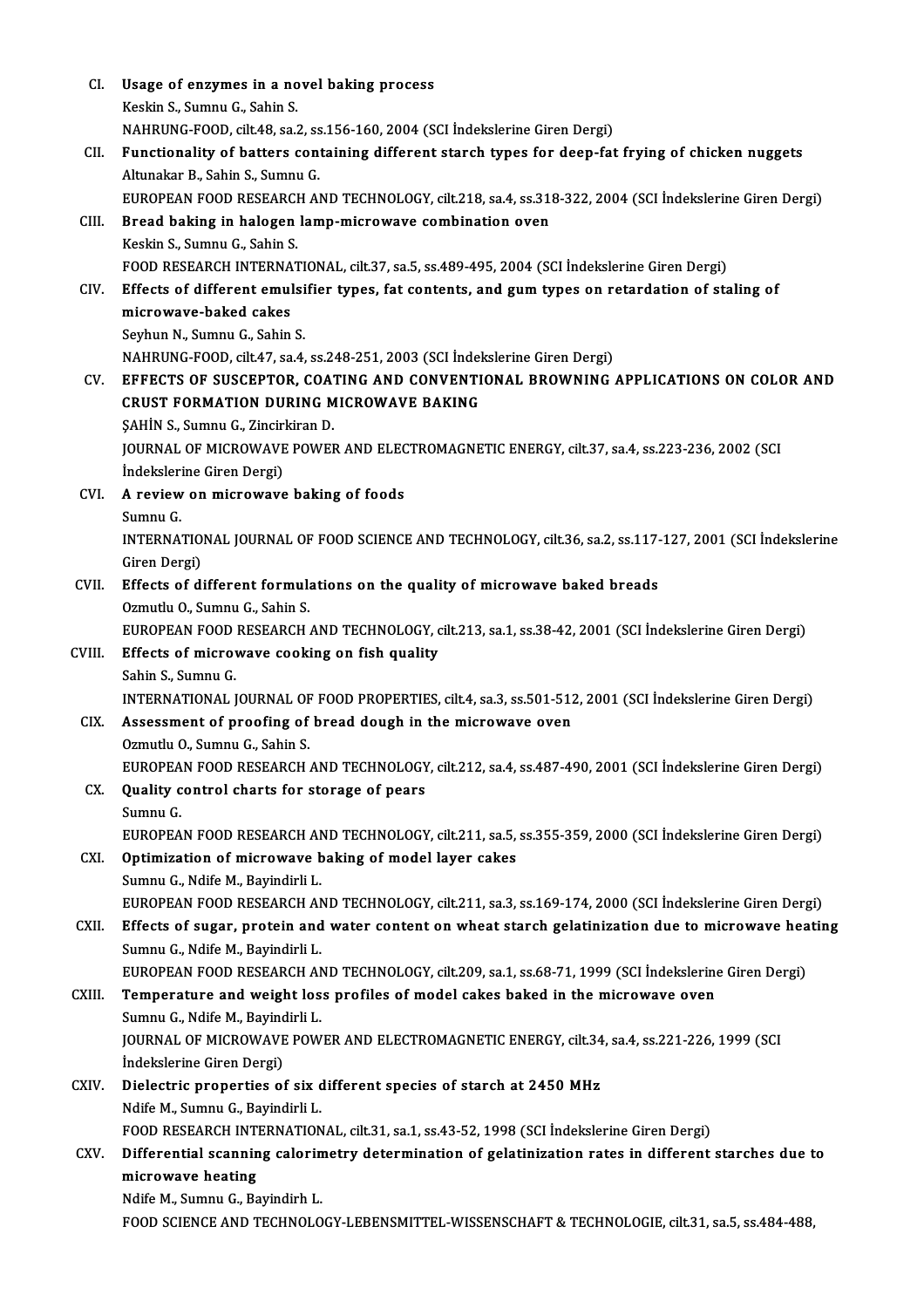1998 (SCI İndekslerine Giren Dergi)

1998 (SCI İndekslerine Giren Dergi)<br>CXVI. Quality control charts for storage of raisins and dried figs 1998 (SCI İndekslerine Giren Dergi)<br>Quality control charts for storage<br>Ozilgen M., Sumnu G., Emir H., Emir F.<br>ZEITSCHDIET FUD LEBENSMITTEL U Ozilgen M., Sumnu G., Emir H., Emir F.<br>ZEITSCHRIFT FUR LEBENSMITTEL-UNTERSUCHUNG UND-FORSCHUNG A-FOOD RESEARCH AND TECHNOLOGY. Ozilgen M., Sumnu G., Emir H., Emir F.<br>ZEITSCHRIFT FUR LEBENSMITTEL-UNTERSUCHUNG UND-F<br>cilt.204, sa.1, ss.56-59, 1997 (SCI İndekslerine Giren Dergi)<br>Studies en saustis poeling of annles CXVII. Studies on caustic peeling of apples cilt.204, sa.1, ss.56-59, 1997 (SCI İndekslerine Giren E<br>Studies on caustic peeling of apples<br>Bayindirli L., Bayindirli A., Sahin S., Sumnu G., Gider S.<br>JOUPMAL OF FOOD SCIENCE AND TECHNOLOCY MYS JOURNAL OF FOOD SCIENCE AND TECHNOLOGY-MYSORE, cilt.33, sa.3, ss.240-242, 1996 (SCI İndekslerine Giren<br>Dergi) Bayindirli L., Bayindirli A., Sahin S., Sumnu G., Gider S. JOURNAL OF FOOD SCIENCE AND TECHNOLOGY-MYSORE, cilt.33, sa.3, ss.240-242, 1996 (SCI Indekslerine<br>Dergi)<br>CXVIII. EFFECTS OF SEMPERFRESH AND JONFRESH FRUIT COATINGS ON POSTSTORAGE QUALITY OF Dergi)<br><mark>EFFECTS OF SEMPERFR</mark><br>SATSUMA MANDARINS<br>PAYINDIRLLL SUMNU*C* EFFECTS OF SEMPERFRESH AND JO<br>SATSUMA MANDARINS<br>BAYINDIRLI L., SUMNU G., KAMADAN K.<br>JOUPNAL OF FOOD PROCESSING AND PL SATSUMA MANDARINS<br>BAYINDIRLI L., SUMNU G., KAMADAN K.<br>JOURNAL OF FOOD PROCESSING AND PRESERVATION, cilt.19, sa.5, ss.399-407, 1995 (SCI İndekslerine Giren **BAYINI<br>JOURN<br>Dergi)**<br>FFFFC JOURNAL OF FOOD PROCESSING AND PRESERVATION, cilt.19, sa.5, ss.399-407, 1995 (SCI Indekslerine Giren<br>Dergi)<br>CXIX. EFFECTS OF SUCROSE POLYESTER COATING ON FRUIT-QUALITY OF APRICOTS (PRUNUS-ARMENAICA Dergi<br><mark>EFFE</mark><br>(L))<br><sup>SUMN</sup> EFFECTS OF SUCROSE I<br>(L))<br>SUMNU G., BAYINDIRLI L.<br>JOUPNAL OF THE SCIENCI (L))<br>SUMNU G., BAYINDIRLI L.<br>JOURNAL OF THE SCIENCE OF FOOD AND AGRICULTURE, cilt.67, sa.4, ss.537-540, 1995 (SCI İndekslerine Giren<br>Dergi) SUMNU G., BAYINDIRLI L. JOURNAL OF THE SCIENCE OF FOOD AND AGRICULTURE, cilt.67, sa.4, ss.<br>Dergi)<br>CXX. EFFECTS OF COATINGS ON FRUIT-QUALITY OF AMASYA APPLES Dergi)<br><mark>EFFECTS OF COATINGS</mark><br>SUMNU G., BAYINDIRH L.<br>FOOD SCIENCE AND TECL EFFECTS OF COATINGS ON FRUIT-QUALITY OF AMASYA APPLES<br>SUMNU G., BAYINDIRH L.<br>FOOD SCIENCE AND TECHNOLOGY-LEBENSMITTEL-WISSENSCHAFT & TECHNOLOGIE, cilt.28, sa.5, ss.501-505,<br>1995 (SCI Indekslerine Ciren Dergi) SUMNU G., BAYINDIRH L.<br>FOOD SCIENCE AND TECHNOLOGY-L<br>1995 (SCI İndekslerine Giren Dergi)<br>QUALITY CONTROL CHARTS FOR FOOD SCIENCE AND TECHNOLOGY-LEBENSMITTEL-WISSENSCH<br>1995 (SCI İndekslerine Giren Dergi)<br>CXXI. QUALITY-CONTROL CHARTS FOR STORAGE OF APRICOTS<br>SUMNU C. BAYINDIBLI L. QZU CEN M 1995 (SCI İndekslerine Giren Dergi)<br>QUALITY-CONTROL CHARTS FOR S<br>SUMNU G., BAYINDIRLI L., OZILGEN M.<br>ZEITSCHPIET EUR LEPENSMITTEL UN' QUALITY-CONTROL CHARTS FOR STORAGE OF APRICOTS<br>SUMNU G., BAYINDIRLI L., OZILGEN M.<br>ZEITSCHRIFT FUR LEBENSMITTEL-UNTERSUCHUNG UND-FORSCHUNG, cilt.199, sa.3, ss.201-205, 1994 (SCI<br>Indekslerine Ciren Dergi) SUMNU G., BAYINDIRLI L.,<br>ZEITSCHRIFT FUR LEBEN:<br>İndekslerine Giren Dergi)<br>EEEECTS OE SEMBERER ZEITSCHRIFT FUR LEBENSMITTEL-UNTERSUCHUNG UND-FORSCHUNG, cilt.199, sa.3, ss.201-205, 1994 (SCI<br>Indekslerine Giren Dergi)<br>CXXII. EFFECTS OF SEMPERFRESH(TM) AND JOHNFRESH(TM) FRUIT COATINGS ON POSTSTORAGE QUALITY<br>OF ANKARA B Indekslerine Giren De<br>EFFECTS OF SEMPE<br>OF ANKARA PEARS<br>SUMNU C BAYNDIPI EFFECTS OF SEMPERFF<br>OF ANKARA PEARS<br>SUMNU G., BAYINDIRLI L.<br>JOUPNAL OF FOOD PROCE OF ANKARA PEARS<br>SUMNU G., BAYINDIRLI L.<br>JOURNAL OF FOOD PROCESSING AND PRESERVATION, cilt.18, sa.3, ss.189-199, 1994 (SCI İndekslerine Giren<br>Dergi) SUMNU G., BAYINDIRLI L.

# <sub>Dergi)</sub><br>Diğer Dergilerde Yayınlanan Makaleler

Iger Dergilerde Yayınlanan Makal<br>I. Legume-based products—Editorial<br>SAHIN S.SÜMNÜS C I. Legume-based products—Editorial<br>ŞAHİN S., ŞÜMNÜ S. G.

Legume Science, cilt.4, sa.1, 2022 (Diğer Kurumların Hakemli Dergileri)

## SAHİN S., ŞÜMNÜ S. G.<br>Legume Science, cilt.4, sa.1, 2022 (Diğer Kurumların Hakemli Dergileri)<br>II. The effects of crosslinking agents on faba bean flour–chitosan-curcumin films and their<br>characterization Legume Science, cil<br>The effects of cro<br>characterization<br>YU DIZ E .iI HAN E The effects of crosslinking agents on faba bean flour-chite<br>characterization<br>YILDIZ E., İLHAN E., KAHYAOĞLU L. N. , ŞÜMNÜ S. G. , ÖZTOP H. M.<br>Lezume Ssiense, silt 4, se 1, 2022 (Diğer Kurumların Hakemli Derg

characterization<br>1997 - YILDIZ E., İLHAN E., KAHYAOĞLU L. N. , ŞÜMNÜ S. G. , ÖZTOP H. M.<br>1994 - Legume Science, cilt.4, sa.1, 2022 (Diğer Kurumların Hakemli Dergileri)

## III. EFFECTS OF HYDROCOLLOIDS AND CAROB BEAN FLOUR ON RHEOLOGICAL PROPERTIES OF BATTER AND CAKE QUALITY

BERKE.,ŞÜMNÜS.G. ,ŞAHİNS.

GIDA / THE JOURNAL OF FOOD, cilt.42, ss.754-762, 2017 (Diğer Kurumların Hakemli Dergileri)

## IV. Effects of centrifugation, encapsulation method and different coating materials on the total GIDA / THE JOURNAL OF FOOD, cilt.42, ss.754-762, 2017 (Diğer Kurumların Handler's of centrifugation, encapsulation method and different coating<br>antioxidant activity of the microcapsules of powdered cherry laurels<br>TATAR B. Effects of centrifugation, encaps<br>antioxidant activity of the micro<br>TATAR B., ŞÜMNÜ S. G. , ÖZTOP H. M.<br>International Journal of Nutrition and TATAR B., ŞÜMNÜ S. G. , ÖZTOP H. M.<br>International Journal of Nutrition and Food Engineering, cilt.10, sa.12, ss.901-904, 2017 (Diğer Kurumların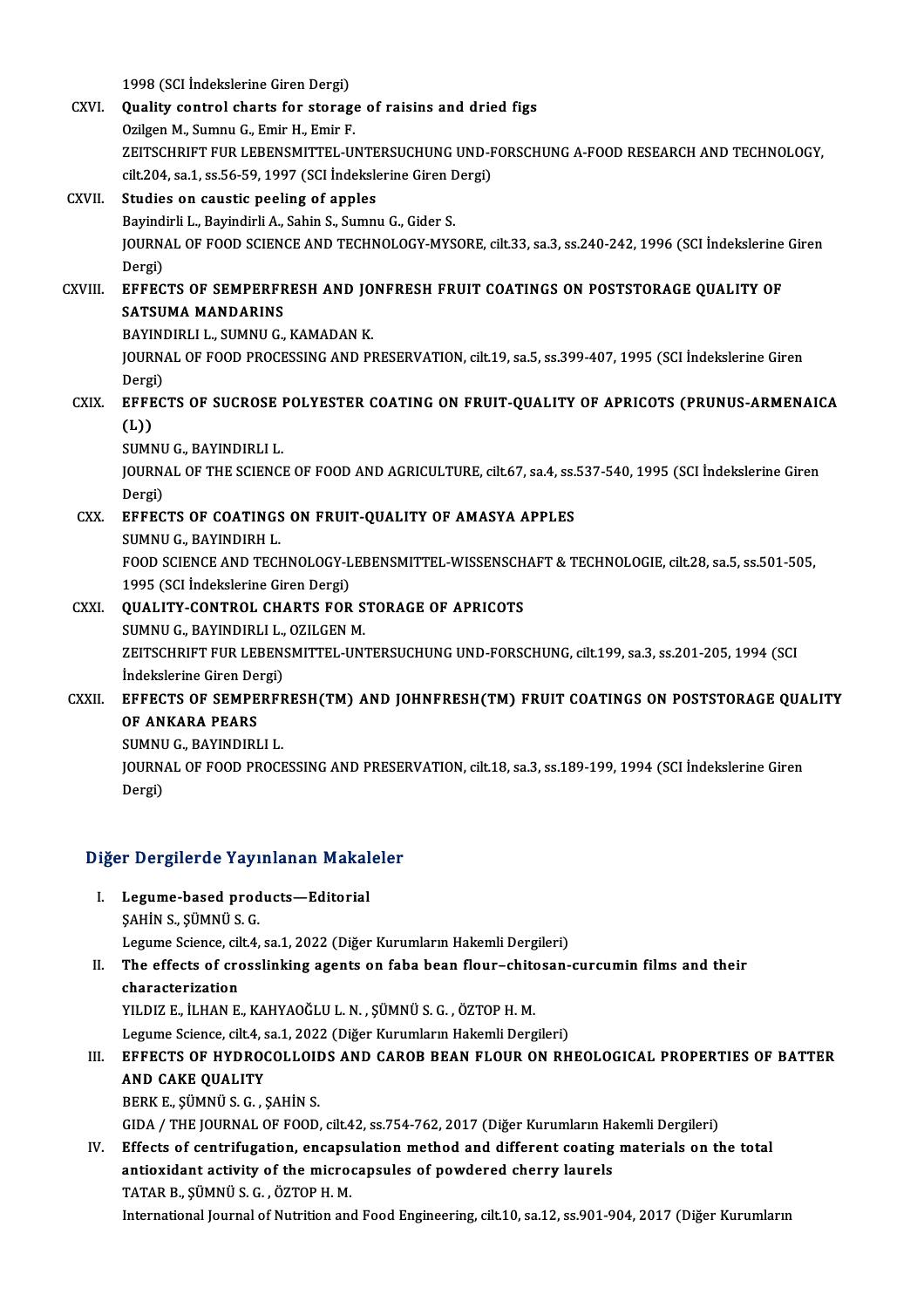### Kitap & Kitap Bölümleri

- itap & Kitap Bölümleri<br>I. Fluid Flow, Heat and Mass Transfer in Food Systems<br>Sabin S. Sümnü S.C. Hamamg H. İssi Vakan A. Sakuran Dar Şahin S., Şümnü S. G., Hamamcı H., İşçi Yakan A., Şakıyan Demirkol Ö. Fluid Flow, Heat and Mass Tran<br>Şahin S., Şümnü S. G. , Hamamcı H., İ<br>Nobel Yayın Dağıtım, Ankara, 2020<br>Misrowaya əssistad bəkins Nobel Yayın Dağıtım, Ankara, 2020
- II. Microwave-assisted baking<br>volacaner e. SÜMNÜ S. G. . SAHİN S. The microwave processing of Foods, Regier, M., Knoerzer, K. and Schubert, H., Editör, Woodhead Publishing Limited ,A, ss.1-10,2017
- III. Rheology of Emulsion TATARB.,ŞÜMNÜS.G. ,ŞAHİNS. Advances in Food Rheology and Its Applications., Ahmed, J, Editör, Elsevier, ss.437-457, 2017
- IV. Physical Properties of Foods Advances in Food Rhe<br>Physical Properties<br>ŞAHİN S., ŞÜMNÜ S. G.<br>Saringen 2006 Physical Prop<br>ŞAHİN S., ŞÜMN<br>Springer, 2006

# Springer, 2006<br>Hakemli Kongre / Sempozyum Bildiri Kitaplarında Yer Alan Yayınlar

- akemli Kongre / Sempozyum Bildiri Kitaplarında Yer Alan Yayınlar<br>I. Effect of Formulation on Sugar Profiles of Gummy Confections During Storage at Different<br>Temperatures sini riongre<br>Effect of Form<br>Temperatures<br><sup>Tinold S.</sup> Sümnü Effect of Formulation on S<br>Temperatures<br>Tireki S., Şümnü S. G. , Şahin S.<br>2020 7th International Confor
	- Tireki S., Şümnü S. G., Şahin S.

Temperatures<br>Tireki S., Şümnü S. G. , Şahin S.<br>2020 7th International Conference on Food Security and Nutrition (ICFSN 2020), Amsterdam, Hollanda, 13 - 15<br>Mart 2020 2020 7th International Conference on Food Security and Nutrition (ICFSN 2020), Amsterdam, Hollanda, 13 - 15<br>Mart 2020<br>II. COMPARISON OF THE CRYSTALLINITY KINETICS OF D-ALLULOSE, LACTOSE AND SUCROSE BY USING<br>TIME DOMAIN (14

Mart 2020<br>COMPARISON OF THE CRY<br>TIME DOMAIN (1H) NMR<br>CÜNER S. SÜMNÜ S.C. ÖZTC COMPARISON OF THE CRYSTALLINITY KINE<br>TIME DOMAIN (1H) NMR<br>GÜNER S., ŞÜMNÜ S. G. , ÖZTOP H. M. , GRUNİN L.<br>Para Sugar Congress 2019, 2., OE Aralık 2019 TIME DOMAIN (1H) NMR<br>GÜNER S., ŞÜMNÜ S. G. , ÖZTOP H. M. , GRUNİN<br>Rare Sugar Congress 2019, 3 - 05 Aralık 2019<br>Effect of Eormulation on the Glass Transi

Rare Sugar Congress 2019, 3 - 05 Aralık 2019

III. Effect of Formulation on the Glass Transition Temperature of Sugar Confectionery during Storage<br>Tireki S., Şümnü S. G., Şahin S. Effect of Formulation on the Glass Transition Temperature of Sugar Confectionery during Sto<br>Tireki S., Şümnü S. G. , Şahin S.<br>1st International / 11th National Food Engineering Congress, Antalya, Türkiye, 7 - 09 Kasım 2019 Tireki S., Șümnü S. G. , Șahin S.<br>1st International / 11th National Food Engineering Congress, Antalya, Türkiye, 7 - 09 Kasım 2019, ss.<br>IV. Effects of Microwave Heating On Electrospinning of Carob Bean Flour Based Nanofibe

- 1st International / 11th Nation<br>Effects of Microwave Heatin<br>Uygun E., Şümnü S. G. , Şahin S.<br>1st International (11th Nationa Effects of Microwave Heating On Electrospinning of Carob Bean Flour Based Nanofibers<br>Uygun E., Şümnü S. G. , Şahin S.<br>1st International/11th National Food Engineering Symposium, Antalya, Türkiye, 07 Kasım 2019 - 09 Kasım 2 Uygur<br>1st In<br>ss.91<br>Diele
- 1st International/11th National Food Engineering Symposium, Antalya, Türkiye, 07 Kasım 2019 09 Kass, 91<br>States of sour cherry (Prunus Cerasus L.) POMACE: influence of frequency,<br>Separation BH temperature and particle siz ss.91<br>Dielectric properties of sour cherry (Prunus Cera<br>concentration, PH, temperature and particle size<br>Beskave Sarar D, Abmed L, Sümnü S, G, Sobin S Dielectric properties of sour cherry (Prunu<br>concentration, PH, temperature and particl<br>Başkaya Sezer D., Ahmed J., Şümnü S. G. , Şahin S.<br>1st International (11th National Eood Engineerin Başkaya Sezer D., Ahmed J., Şümnü S. G. , Şahin S.<br>1st International/11th National Food Engineering Symposium, Antalya, Türkiye, 7 - 09 Kasım 2019, ss.22
- Başkaya Sezer D., Ahmed J., Şümnü S. G. , Şahin S.<br>1st International/11th National Food Engineering Symposium, Antalya, Türkiye, 7 09 Kasım 2019, ss.22<br>VI. UNDERSTANDING THE EFFECT OF RELATIVE HUMIDITY ON CRYSTALLINE 1st International/11th National Food Engineering Sympos<br>UNDERSTANDING THE EFFECT OF RELATIVE HUMI<br>THROUGH TIME DOMAIN (TD) NMR EXPERIMENTS UNDERSTANDING THE EFFECT OF RELA<br>THROUGH TIME DOMAIN (TD) NMR EXI<br>Güner S., Şümnü S. G. , Grunın L., Öztop H. M.<br>Feed Festor Corforense Malage İspanya, 8 THROUGH TIME DOMAIN (TD) NMR EXPERIMENTS<br>Güner S., Şümnü S. G. , Grunin L., Öztop H. M.<br>Food Factor Conference, Malaga, İspanya, 8 - 09 Kasım 2018<br>A MAGROSCORIC ARRROACH TO DEEINE CHARACTERIS

Güner S., Şümnü S. G. , Grunın L., Öztop H. M.<br>Food Factor Conference, Malaga, İspanya, 8 - 09 Kasım 2018<br>VII. – A MACROSCOPIC APPROACH TO DEFINE CHARACTERISTICS OF GLUTEN-FREE CAKES BY T2<br>RELAYATION TIMES Food Factor Conference<br>A MACROSCOPIC API<br>RELAXATION TIMES<br>Vidus E Cüner S. Sünu A MACROSCOPIC APPROACH TO DEFINE CHAR<br>RELAXATION TIMES<br>Yıldız E., Güner S., Şümnü S. G. , Şahin S., Öztop H. M.<br>ISEKI 2019, Stuttgart, Almanya 3., OE Temmuz 2011

RELAXATION TIMES<br>Indiz E., Güner S., Şümnü S. G. , Şahin S., Öztop H. M.<br>ISEKI-2018, Stuttgart, Almanya, 3 - 05 Temmuz 2018, ss.1

VIII. Encapsulation of olive leaf extract by double emulsion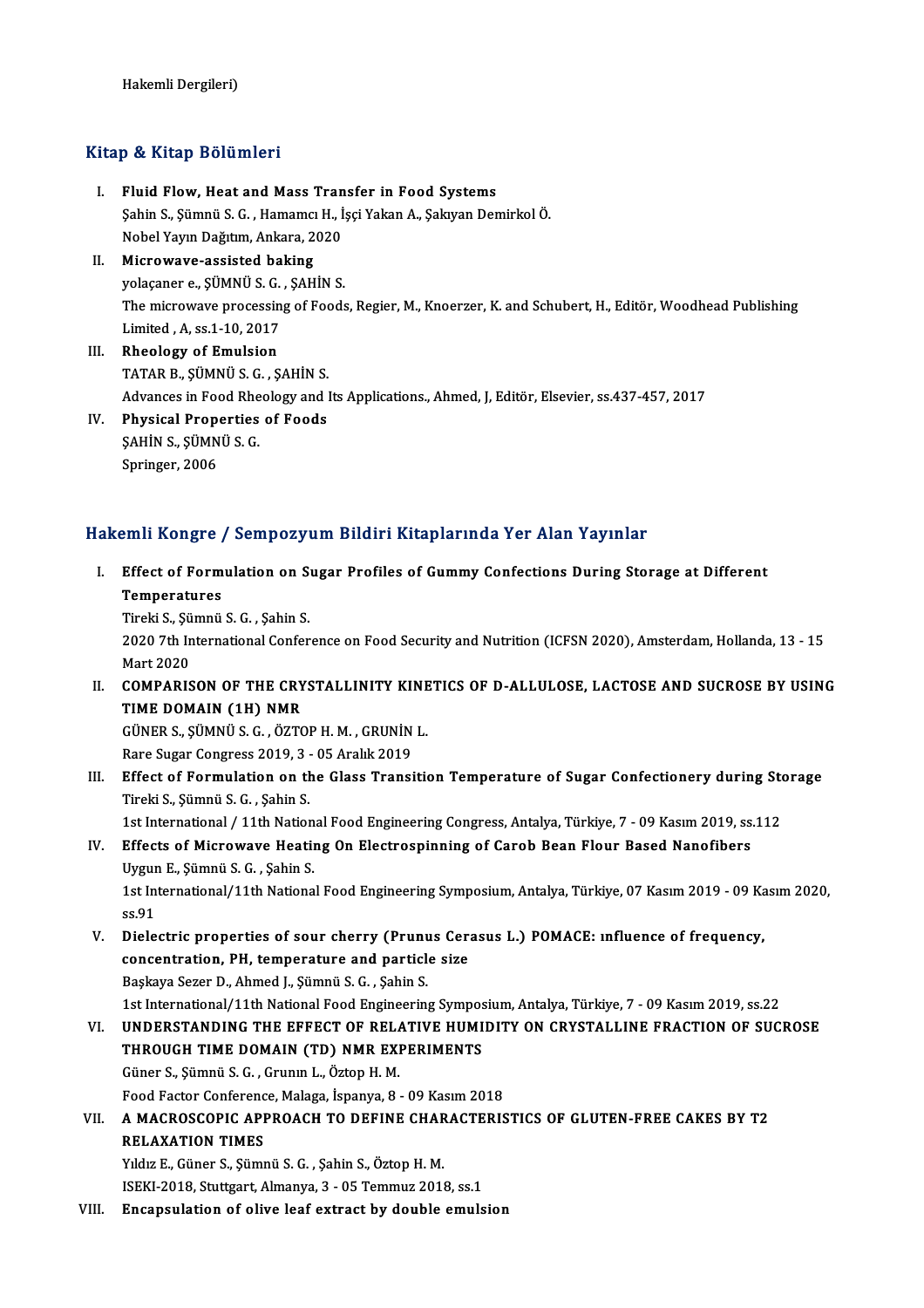Şümnü S.G. ,ÖztopH.M. ,ÇilekTatarB. Şümnü S. G. , Öztop H. M. , Çilek Tatar B.<br>3rd Food Structure and Functionality Forum Symposium & the 3rd IDF Symposium on Microstructure of Dairy<br>Produsta Mantreal, Kanada 3, 06 Harinan 2019, ss 10. Sümnü S. G. , Öztop H. M. , Çilek Tatar B.<br>3rd Food Structure and Functionality Forum Symposiul<br>Products, Montreal, Kanada, 3 - 06 Haziran 2018, ss.10<br>Ingredient offects on the stability of ially gume di 3rd Food Structure and Functionality Forum Symposium & the 3rd IDF<br>Products, Montreal, Kanada, 3 - 06 Haziran 2018, ss.10<br>IX. Ingredient effects on the stability of jelly gums during storage<br>Sümnü S.C. Tineli S. Sobin S. Products, Montreal, Kanada, 3 - 06 Haziran 2018, ss.10<br>IX. Ingredient effects on the stability of jelly gums during storage<br>Şümnü S. G. , Tireki S., Şahin S. International Conference onraw materials to processed foods, Antalya, Türkiye, 11 - 13 Nisan 2018, ss.143 Sümnü S. G. , Tireki S., Şahin S.<br>International Conference onraw materials to processed foods, Antalya, Türkiye, 11 - 13 Nisan 2018, ss.143<br>X. Yağ/Su (Y/S) ve Su/Yağ (S/Y) emülsiyonlarının ayrımının NMR Relaksometre ku International Conference onraw mate<br>Yağ/Su (Y/S) ve Su/Yağ (S/Y) en<br>GÜNER S., ÖZTOP H. M. , ŞÜMNÜ S. G.<br>10. Cida Mühandisliği Kongresi, Anta Yağ/Su (Y/S) ve Su/Yağ (S/Y) emülsiyonlarının ayrımının N<br>GÜNER S., ÖZTOP H. M. , ŞÜMNÜ S. G.<br>10. Gıda Mühendisliği Kongresi, Antalya, Türkiye, 9 - 11 Kasım 2017<br>Haage of saroh bean flour in gluten free sekes GÜNER S., ÖZTOP H. M. , ŞÜMNÜ S. G.<br>10. Gıda Mühendisliği Kongresi, Antalya, Türkiye, 9 - :<br>XI. Usage of carob bean flour in gluten free cakes<br>PERK E. SÜMNÜ S. G. SAHIN S. 10. Gıda Mühendisliği Kongresi,<br>Usage of carob bean flour ir<br>BERK E., ŞÜMNÜ S. G. , ŞAHİN S.<br>EEE2017 Engineering Eutune Fe EFF2017Engineering Future Food,28Mayıs -31Aralık2017, ss.1909-1914 XII. The effects of maltodextrin and gum Arabic on encapsulation of onion skin phenolic compounds AKDENİZB.,ŞÜMNÜS.G. ,ŞAHİNS. The effects of maltodextrin and gum Arabic on en<br>AKDENİZ B., ŞÜMNÜ S. G. , ŞAHİN S.<br>EFF2017 Engineering Future Food, 28 - 31 Mayıs 2017<br>Bedusing eil sentent of mayonnaise by using devi AKDENİZ B., ŞÜMNÜ S. G., ŞAHİN S.<br>EFF2017 Engineering Future Food, 28 - 31 Mayıs 2017<br>XIII. Reducing oil content of mayonnaise by using double emulsions<br>SÜMNÜ S. G., SAHİN S. VILDIRIM M EFF2017 Engineering Future Food, 3<br>Reducing oil content of mayonna<br>ŞÜMNÜ S. G. , ŞAHİN S., YILDIRIM M.<br>IET Annual Metting Amerika Birleşil Reducing oil content of mayonnaise by using double emulsion<br>ŞÜMNÜ S. G. , ŞAHİN S., YILDIRIM M.<br>IFT Annual Metting, Amerika Birleşik Devletleri, 26 - 28 Haziran 2017<br>Peduging oil content of mayonnaise by using double emuls SÜMNÜ S. G. , ŞAHİN S., YILDIRIM M.<br>IFT Annual Metting, Amerika Birleşik Devletleri, 26 - 28 Haziran 2017<br>XIV. Reducing oil content of mayonnaise by using double emulsion<br>SAHİN S. SÜMNÜ S.G. XII DIRIM M. IFT Annual Metting, Amerika Birleşik<br>Reducing oil content of mayonna<br>ŞAHİN S., ŞÜMNÜ S. G. , YILDIRIM M.<br>IET 25 - 28 Hariran 2017 Reducing oil content of<br>ŞAHİN S., ŞÜMNÜ S. G. , YIL<br>IFT, 25 - 28 Haziran 2017<br>Fffests of Contrifusatio SAHIN S., ŞÜMNÜ S. G. , YILDIRIM M.<br>IFT, 25 - 28 Haziran 2017<br>XV. Effects of Centrifugation Encapsulation Method and Different Coating Materials on the Total IFT, 25 - 28 Haziran 2017<br>Effects of Centrifugation Encapsulation Method and Different Coating I<br>Antioxidant Activity of the Microcapsules of Powdered Cherry Laurels<br>TATAR R. SÜMNÜ S. G. ÖZTORH M. Avaz E Effects of Centrifugation Encapsulation |<br>Antioxidant Activity of the Microcapsule<br>TATAR B., ŞÜMNÜ S. G. , ÖZTOP H. M. , Ayaz E.<br>19th World Academy of Science, Engineering Antioxidant Activity of the Microcapsules of Powdered Cherry Laurels<br>TATAR B., ŞÜMNÜ S. G. , ÖZTOP H. M. , Ayaz E.<br>18th World Academy of Science , Engineering and Technology Conference Proceedings, 5 - 06 Aralık 2016<br>Effec TATAR B., ŞÜMNÜ S. G., ÖZTOP H. M., Ayaz E.<br>18th World Academy of Science , Engineering and Technology Conference Proceedings, 5 - 06 Aralık 2016<br>XVI. Effects of centrifugation encapsulation method and different coating ma 18th World Academy of Science, Engineering and Technolog<br>Effects of centrifugation encapsulation method and di<br>activity of microcapsules of powdered cherry laurels<br>TATAR R. SÜMNÜ S. G. ÖZTOR H.M. AYAR E Effects of centrifugation encapsulation method and different coating materials on total antioxidant<br>activity of microcapsules of powdered cherry laurels<br>TATAR B., ŞÜMNÜ S. G. , ÖZTOP H. M. , Ayaz E. activity of microcapsules of powdered cherry laurels<br>TATAR B., ŞÜMNÜ S. G. , ÖZTOP H. M. , Ayaz E.<br>ICFSC: 18th International Conference on Food Science and Components, 5 - 06 Aralık 2016, cilt.18, ss.640-643<br>Effects of lag XVII. Effects of legume flours on batter rheology and cake physical quality<br>AYDOĞDU A., ÖZKAHRAMAN C., ŞÜMNÜ S. G., ŞAHİN S. ICFSC: 18th International Conference on Food Science<br>Effects of legume flours on batter rheology and<br>AYDOĞDU A., ÖZKAHRAMAN C., ŞÜMNÜ S. G. , ŞAHİN S.<br>III. International Conference on Agricultural and Eood i Effects of legume flours on batter rheology and cake physical quality<br>AYDOĞDU A., ÖZKAHRAMAN C., ŞÜMNÜ S. G. , ŞAHİN S.<br>III. International Conference on Agricultural and Food Engineering, Malezya, 23 - 25 Ağustos 2016<br>Stab XVIII. Stability of double emulsions for food applications<br>YILDIRIM M., SÜMNÜ S. G., SAHİN S. III. International Conference on Agri<br>Stability of double emulsions for<br>YILDIRIM M., ŞÜMNÜ S. G. , ŞAHİN S.<br>2nd Eood Strugture and functionality Stability of double emulsions for food applications<br>2nd Food Structure and functionality forum symposium, 28 Şubat - 02 Mart 2016<br>2nd Food Structure and functionality forum symposium, 28 Şubat - 02 Mart 2016 XIX. Quality of cakes formulated with different legume flours and baked in different ovens 2nd Food Structure and functionality fo<br>Quality of cakes formulated with dozkahraman C., ŞÜMNÜ S. G. , ŞAHİN S. Quality of cakes formulated with different legume flours and baked in different ovens<br>Ozkahraman C., ŞÜMNÜ S. G. , ŞAHİN S.<br>2nd Food structure and Functionality Forum symposium-From molecules to functionality, 28 Şubat - 0 Ozkahraman C., ŞÜMNÜ S. G. , ŞAHİN S.<br>2nd Food structure and Functionality Forum symposium-From molecules to functionality, 28 Şubat - 02 Mart 2016<br>XX. Investigation of the effects of different gum types and concentrations 2nd Food structul<br>Investigation of<br>laurel powders<br>TATAP P. Avez E Investigation of the effects of different<br>laurel powders<br>TATAR B., Ayaz E., ŞÜMNÜ S. G. , ÖZTOP H. M.<br>2nd Food Structure and Eunctionality Forum laurel powders<br>TATAR B., Ayaz E., ŞÜMNÜ S. G. , ÖZTOP H. M.<br>2nd Food Structure and Functionality Forum Symposium - From Molecules to Functionality, 28 Şubat - 02 Mart<br>2016 TATA<br>2nd F<br>2016<br>Qualit 2nd Food Structure and Functionality Forum Symposium - From Molecules to Functionality, 28 Şub<br>2016<br>XXI. Quality of cakes formulated with different legumes flours and baked in different ovens<br>Örkebreman C SÜMNÜ S G SAHIN S 2016<br>Quality of cakes formulated with different legumes flours and baked in different ovens<br>Özkahraman C., ŞÜMNÜ S. G. , ŞAHİN S. 2nd Food Structure and functionality forum symposium, 28 Şubat - 02 Mart 2016 Özkahraman C., ŞÜMNÜ S. G. , ŞAHİN S.<br>2nd Food Structure and functionality forum symposium, 28 Şubat - 02 Mart 2016<br>XXII. Değişik Formulasyonların ve Homojenizasyon Yöntemlerinin İkili Emülsiyon Üzerine Etkisi<br>XII. YILDIRIM M., ŞÜMNÜ S. G., ŞAHİN S. Değişik Formulasyonların ve Homojenizasyon Yöntemlerinin İki<br>YILDIRIM M., ŞÜMNÜ S. G. , ŞAHİN S.<br>9. Gıda Mühendisliği Kongresi, İzmir, Türkiye, 12 - 14 Kasım 2015, ss.19<br>Caydan Ununun Elimek Hamununun Eirikael Özellikleri XXIII. Çavdar Ununun Ekmek Hamurunun Fiziksel Özellikleri Üzerine Etkisinin İncelenmesi<br>Erkiliç U., ÖZTOP H. M. , ŞÜMNÜ S. G. 9. Gıda Mühendisliği Kongresi, İzmir, Türkiye, 12 - 14 Kasım 2015, ss.19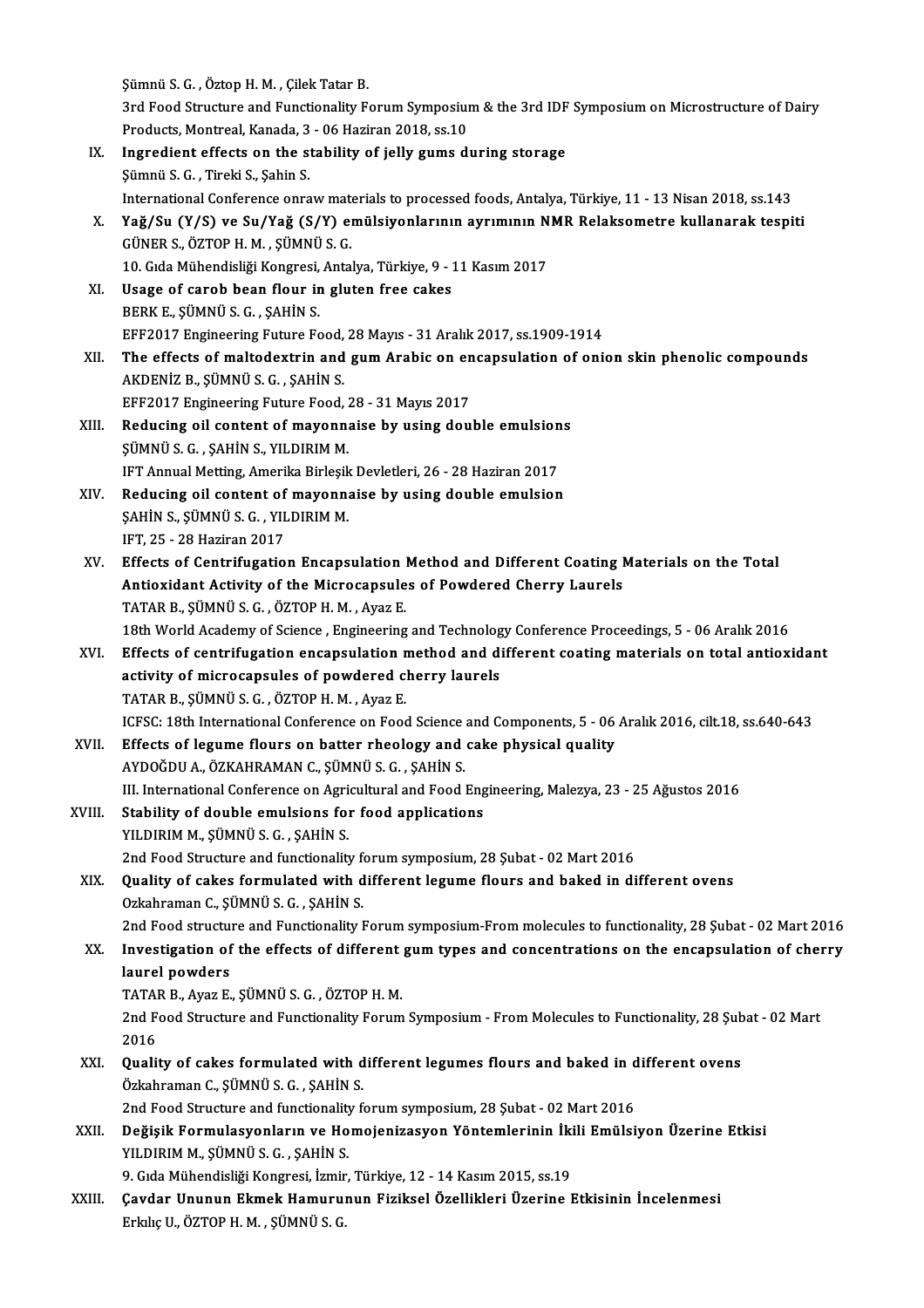|              | 9. Gıda Mühendisliği Kongresi, Türkiye, 12 - 14 Kasım 2015                                                       |
|--------------|------------------------------------------------------------------------------------------------------------------|
| XXIV.        | Encapsulation of vitamin B12 using double emulsion as carrier September                                          |
|              | ÖZLEM Y.A., ŞÜMNÜ S.G., ŞAHİN S.                                                                                 |
|              | XXIII International Conference on Bioencapsulation, DELFT, 2 - 04 Eylül 2015, ss.158-159                         |
| XXV.         | Encapsulation of vitamin B12 using double emulsion as carrier                                                    |
|              | Yüce Altuntaş Ö., ŞÜMNÜ S. G., ŞAHİN S.                                                                          |
|              | XXIII International Conference on Bioencapsulation., Delft, 2 - 04 Eylül 2015, ss.158-159                        |
| XXVI.        | Effects of homogenization techniques on encapsulation of wheat germ oil                                          |
|              | ŞAHİN S., karadeniz m., ŞÜMNÜ S. G.                                                                              |
|              | XXIII International Conference on Bioencapsulation, 2 - 04 Eylül 2015, ss.138-139                                |
| XXVII.       | The Effect of Microwave Infrared Combination Drying on Quality of Osmotically Dehydrated                         |
|              | Eggplants 10 12 August 2015 London UK P 144                                                                      |
|              | AYDOĞDU A., ŞÜMNÜ S. G., ŞAHİN S.                                                                                |
|              | 4th International Conference and Exhibition on Food Processing & Technology, Londrina, Brezilya, 10 - 12 Ağustos |
|              | 2015, ss 144                                                                                                     |
| XXVIII.      | Mikrodalga kızıl ötesi kombinasyonu ile kurutmanın ön işlem görmüş patlıcanların kuruma davranışı                |
|              | üzerindeki etkileri                                                                                              |
|              | AYDOĞDU A., ŞÜMNÜ S. G., ŞAHİN S.                                                                                |
|              | Pamukkale Üniversitesi Gıda Sempozyumu III, Denizli, Türkiye, 13 - 15 Mayıs 2015                                 |
| <b>XXIX</b>  | Hızlı soğutmanın pişmiş kurufasülyenin oksidatif dayanıklılığına etkisi                                          |
|              | karadeniz m., ŞAHİN S., ŞÜMNÜ S. G.                                                                              |
|              | 5. Gıda Güvenliği Kongresi, Türkiye, 7 - 08 Mayıs 2015, ss.96                                                    |
| XXX.         | Ozmotik Dehidrasyon Uygulanmış Patates Dilimlerinin Mikrodalga ile Kızartılması İşleminin                        |
|              | Optimizasyonu                                                                                                    |
|              | ÖZTOP H. M., ŞAHİN S., ŞÜMNÜ S. G.                                                                               |
|              | Türkiye 9. Gıda Kongresi, Türkiye, 24 - 26 Mayıs 2006                                                            |
| XXXI.        | Optimization of Microwave Frying of Osmotically Dehydrated Potato Slices by Using Taguchi                        |
|              | Technique                                                                                                        |
|              | ÖZTOP H. M., ŞAHİN S., ŞÜMNÜ S. G.                                                                               |
|              | 2006 CIGR Section VI International Symposium on Future of food Engineering, 26 - 28 Nisan 2006                   |
| <b>XXXII</b> | Optimization of Microwave Frying of Potato Slices by Using Taguchi Technique                                     |
|              | ÖZTOP H. M., ŞAHİN S., ŞÜMNÜ S. G.                                                                               |
|              | 1st International Food and Nutrition Congress, 15 - 18 Haziran 2005                                              |
| XXXIII.      | Mikrodalga ile Kızartma İşleminin Taguçi Tekniği ile Optimizasyonu                                               |
|              | ÖZTOP H. M., ŞAHİN S., ŞÜMNÜ S. G.                                                                               |
|              | Gıda Kongresi 2005, Türkiye, 19 - 21 Nisan 2005                                                                  |

### Desteklenen Projeler

Desteklenen Projeler<br>Öztop H. M. , Özcan Kabasakal S., Şümnü S. G. , Alpas H., Mert B., AB Destekli Diğer Projeler, Functionalised Tomato<br>Produsts 3031, 3035 Decembrish Proje<br>Öztop H. M. , Özcan Kab<br>Products, 2021 - 2025<br>ÖZTOP H. M. Mari B. G Products, 2021 - 2025<br>ÖZTOP H. M. , Mazı B. G. , ŞÜMNÜ S. G. , YENER M. E. , Tekin A., TÜBİTAK - AB COST Projesi , Polisakkarit Bazlı Aerojellerin Products, 2021 - 2025<br>ÖZTOP H. M. , Mazı B. G. , ŞÜMNÜ S. G. , YENER M. E. , Tekin A., TÜBİTAK - AB COS<br>Tasarlanması ve Aerojellerin Farklı Gıda İşlemlerinde Kullanılması, 2021 - 2024<br>SÜMNÜ S. G. SAHİN S. Yükseköğretim Kun ÖZTOP H. M. , Mazı B. G. , ŞÜMNÜ S. G. , YENER M. E. , Tekin A., TÜBİTAK - AB COST Projesi , Polisakkarit Bazlı Aerojellerin<br>Tasarlanması ve Aerojellerin Farklı Gıda İşlemlerinde Kullanılması, 2021 - 2024<br>ŞÜMNÜ S. G. , ŞAH Tasarlanması ve Aerojellerin Farklı Gıda İşleml<br>ŞÜMNÜ S. G. , ŞAHİN S., Yükseköğretim Kurumlı<br>içeren biyofilmlerin geliştirilmesi, 2020 - 2021<br>SÜMNÜ S. G., PASKAVA SEZER D. Vülreköğreti ŞÜMNÜ S. G. , ŞAHİN S., Yükseköğretim Kurumları Destekli Proje, Aktif gıda ambalajlama için bezelye unu bazlı gallik asit<br>içeren biyofilmlerin geliştirilmesi, 2020 - 2021<br>ŞÜMNÜ S. G. , BAŞKAYA SEZER D., Yükseköğretim Kurum içeren biyofilmlerin geliştirilmesi, 2020 - 2021<br>ŞÜMNÜ S. G. , BAŞKAYA SEZER D., Yükseköğretim Kurumları Destekli Proje, VİŞNE POSASINDA<br>DİYET LİF EKSTRAKSİYONU VE DÜŞÜK YAĞLI BİSKÜVİ YAPIMINDA KULLANIMI, 2018 - 2019<br>SÜMNÜ ŞÜMNÜ S. G. , BAŞKAYA SEZER D., Yükseköğretim Kurumları Destekli Proje, VİŞNE POSASINDAN (PRUNUS CERA<br>DİYET LİF EKSTRAKSİYONU VE DÜŞÜK YAĞLI BİSKÜVİ YAPIMINDA KULLANIMI, 2018 - 2019<br>ŞÜMNÜ S. G. , CENGİZ S., Yükseköğretim K DİYET LİF EKSTRAKSİYONU VE DÜŞÜK YAĞLI BİSKÜVİ YAPIMINDA KULLANIMI, 2018 - 2019<br>ŞÜMNÜ S. G. , CENGİZ S., Yükseköğretim Kurumları Destekli Proje, MİKRODALGA İLE KAYISI KURUTULMASI VE<br>KALİTESİNİN İNCELENMESİ, 2018 - 2019 ŞÜMNÜ S. G., BERK E., Yükseköğretim Kurumları Destekli Proje, MİKRODALGANIN NANO LİF VE YENİLENEBİLİR FÜLM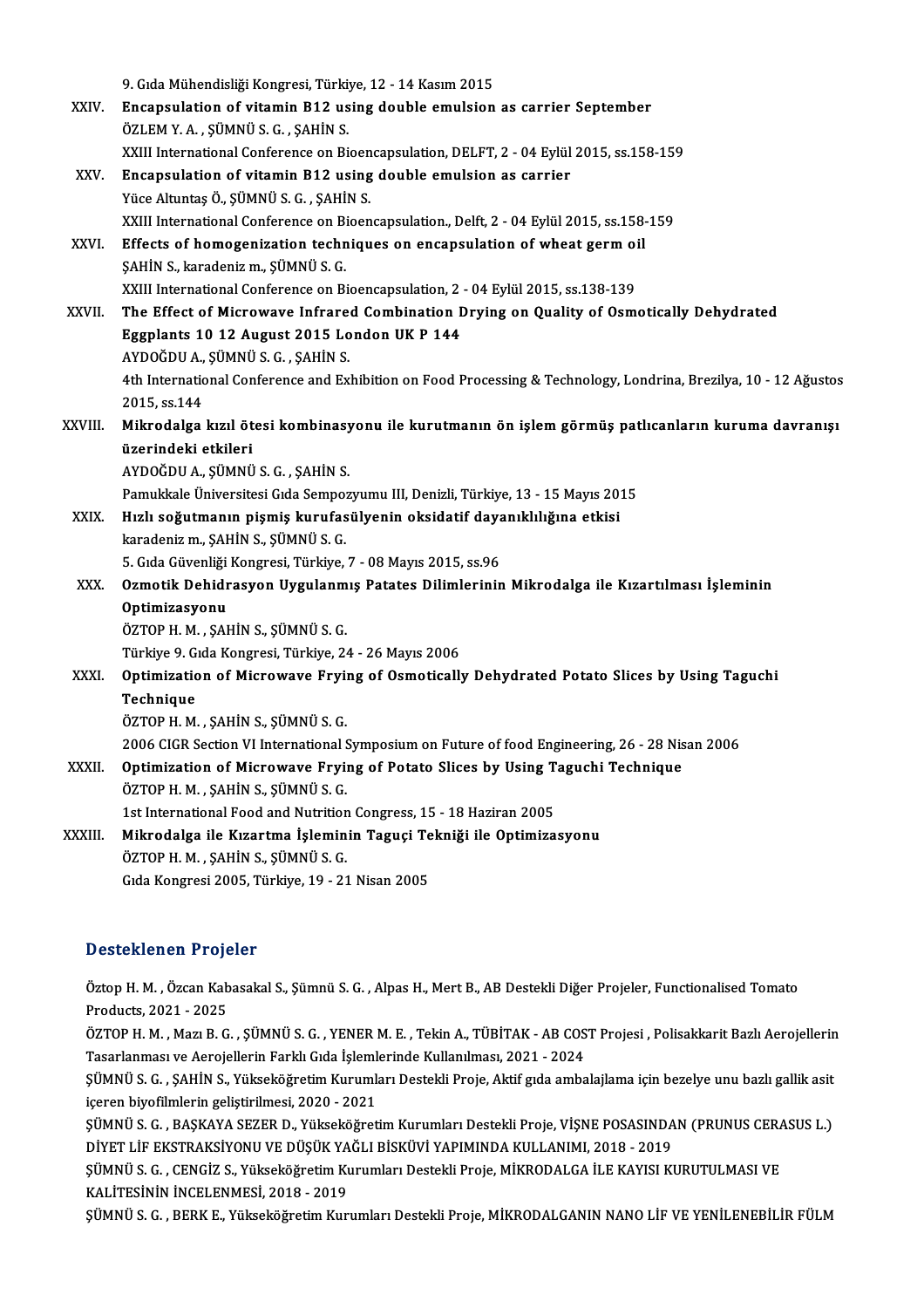ÜRETİMİ ÜZERİNE ETKİSİ, 2018 - 2019

ÜRETİMİ ÜZERİNE ETKİSİ, 2018 - 2019<br>ŞÜMNÜ S. G. , KOCAKULAK S., Yükseköğretim Kurumları Destekli Proje, GALİK ASİT İÇEREN VE NOHUT UNUNDAN ELDE<br>EDİLEN PİVOELLMI ERİN ÜRETLI MESİ VE KARAKTERİZASYONU 2018 - 2019 ÜRETİMİ ÜZERİNE ETKİSİ, 2018 - 2019<br>ŞÜMNÜ S. G. , KOCAKULAK S., Yükseköğretim Kurumları Destekli Proje, GALİK<br>EDİLEN BİYOFİLMLERİN ÜRETİLMESİ VE KARAKTERİZASYONU, 2018 - 2019<br>SÜMNÜ S. G., DİLER G. Yükseköğretim Kurumları D ŞÜMNÜ S. G. , KOCAKULAK S., Yükseköğretim Kurumları Destekli Proje, GALİK ASİT İÇEREN VE NOHUT UNUNDAN ELDE<br>EDİLEN BİYOFİLMLERİN ÜRETİLMESİ VE KARAKTERİZASYONU, 2018 - 2019<br>ŞÜMNÜ S. G. , DİLER C., Yükseköğretim Kurumları D

EDİLEN BİYOFİLMLERİN ÜRETİLMESİ VE KARAKTERİZASYONU, 2018 - 2019<br>ŞÜMNÜ S. G. , DİLER C., Yükseköğretim Kurumları Destekli Proje, ÇİFT KATMANLI FORTİFİCATİON IN BREAD BY USING<br>DOUBLE EMULSIONS, 2018 - 2019 ŞÜMNÜ S. G. , DİLER C., Yükseköğretim Kurumları Destekli Proje, ÇİFT KATMANLI FORTİFİCATİON IN BREAD BY USI<br>DOUBLE EMULSIONS, 2018 - 2019<br>ŞÜMNÜ S. G. , YILDIZ BULUT E., Yükseköğretim Kurumları Destekli Proje, ALIÇ'TAN ÖZÜT

DOUBLE EMULSIONS, 2018 - 2019<br>ŞÜMNÜ S. G. , YILDIZ BULUT E., Yükseköğretim Kurumları Destekli Proje, ALIÇ'TAN<br>ENKAPSÜLASYONU VE ISIL DAYANIKLILIKLARININ ARAŞTIRILMASI, 2018 - 2019<br>SÜMNÜ S. G., ÖZTOP H. M., PİTİK A., Vüksek ŞÜMNÜ S. G. , YILDIZ BULUT E., Yükseköğretim Kurumları Destekli Proje, ALIÇ'TAN ÖZÜTLENEN TRİT<br>ENKAPSÜLASYONU VE ISIL DAYANIKLILIKLARININ ARAŞTIRILMASI, 2018 - 2019<br>ŞÜMNÜ S. G. , ÖZTOP H. M. , BİTİK A., Yükseköğretim Kurum

ENKAPSÜLASYONU VE ISIL DAYANIKLILIKLARININ ARAŞTIRILMASI, 2018 - 2019<br>ŞÜMNÜ S. G. , ÖZTOP H. M. , BİTİK A., Yükseköğretim Kurumları Destekli Proje, Baklagil nişastalarının<br>mikroakışkanlaştırma ve ultrasonikasyon yöntemleri

ŞÜMNÜ S. G. , ÖZTOP H. M. , BİTİK A., Yükseköğretim Kurumları Destekli Proje, Baklagil nişastalarının<br>mikroakışkanlaştırma ve ultrasonikasyon yöntemleri kullanılarak modifiye edilmesi, 2018 - 2019<br>ŞAHİN S., ŞÜMNÜ S. G. , B mikroakışkanlaştırma ve ultrasonikasyon yöntemleri kullanılarak modifiye edilmesi, 2018 - 2019<br>ŞAHİN S., ŞÜMNÜ S. G. , BERK E., Yükseköğretim Kurumları Destekli Proje, KIZIL ÖTESİ-MİKRODALGA FIRINDA<br>PİŞİRİLMEYE UYGUN KEÇİB PİŞİRİLMEYE UYGUN KEÇİBOYNUZU UNU İÇEREN KEK FORMÜLASYONLARININ TASARLANMASI, 2017 - 2017

ŞÜMNÜ S. G. , Yükseköğretim Kurumları Destekli Proje, NAR POSASINDAN ÖZÜTLENEN FENOLİK BİLEŞENLERİN<br>ENKAPSÜLASYONU VE KEK İÇİNDEKİ STABİLİTELERİNİN ARAŞTIRILMASI, 2017 - 2017 ŞÜMNÜ S. G. , Yükseköğretim Kurumları Destekli Proje, NAR POSASINDAN ÖZÜTLENEN FENOLİK BİLEŞENLERİI<br>ENKAPSÜLASYONU VE KEK İÇİNDEKİ STABİLİTELERİNİN ARAŞTIRILMASI, 2017 - 2017<br>ŞÜMNÜ S. G. , Yükseköğretim Kurumları Destekli

ENKAPSÜLASYONU VE KEK İÇİNDEKİ STABİLİT<br>ŞÜMNÜ S. G. , Yükseköğretim Kurumları Destek<br>MAGNEZYUM TAKVİYESİ YAPMA, 2017 - 2017<br>SÜMNÜ S. G. , Yükseköğretim Kurumları Destek ŞÜMNÜ S. G. , Yükseköğretim Kurumları Destekli Proje, ÇİFT KATMANLI EMÜLSİYON KULLANILARAK EKMEĞE<br>MAGNEZYUM TAKVİYESİ YAPMA, 2017 - 2017<br>ŞÜMNÜ S. G. , Yükseköğretim Kurumları Destekli Proje, ELEKTROEĞİRME METODU KULLANILAR

MAGNEZYUM TAKVİYESİ YAPMA, 2017 - 2017<br>ŞÜMNÜ S. G. , Yükseköğretim Kurumları Destekli Proj<br>PAKETLEME MALZEMESİ ÜRETİLMESİ, 2017 - 2017<br>SÜMNÜ S. G. , Yükseköğretim Kurumları Destekli Proj ŞÜMNÜ S. G. , Yükseköğretim Kurumları Destekli Proje, ELEKTROEĞİRME METODU KULLANILARAK NANOLİF BAZLI<br>PAKETLEME MALZEMESİ ÜRETİLMESİ, 2017 - 2017<br>ŞÜMNÜ S. G. , Yükseköğretim Kurumları Destekli Proje, VİŞNE POSASINDAN DİYET

PAKETLEME MALZEMESİ ÜRETİLMESİ, 2017 - 2017<br>ŞÜMNÜ S. G. , Yükseköğretim Kurumları Destekli Proje, VİŞNE POSASINDAN DİYET LİF EKSTRAKSİYONU VE DÜŞÜK<br>YAĞLI BİSKÜVİ YAPIMINDA KULLANIMI, 2017 - 2017 ŞÜMNÜ S. G. , Yükseköğretim Kurumları Destekli Proje, VİŞNE POSASINDAN DİYET LİF EKSTRAKSİYONU VE DÜŞÜK<br>YAĞLI BİSKÜVİ YAPIMINDA KULLANIMI, 2017 - 2017<br>ŞÜMNÜ S. G. , ŞAHİN S., Yükseköğretim Kurumları Destekli Proje, Aktif a

YAĞLI<br>ŞÜMN<br>2017<br>SÜMN ŞÜMNÜ S. G. , ŞAHİN S., Yükseköğretim Kurumları Destekli Proje, Aktif ambalaj ile cevizin raf ömrünün uzatılması, 2016<br>2017<br>ŞÜMNÜ S. G. , Yükseköğretim Kurumları Destekli Proje, FEN BİLİMLERİ ENSTİTÜSÜ/LİSANSÜSTÜ TEZ PROJE

2017<br>ŞÜMN<br>2016<br>SÜMN ŞÜMNÜ S. G. , Yükseköğretim Kurumları Destekli Proje, FEN BİLİMLERİ ENSTİTÜSÜ/LİSANSÜSTÜ TEZ PROJESİ, 2014 -<br>2016<br>ŞÜMNÜ S. G. , Yükseköğretim Kurumları Destekli Proje, FEN BİLİMLERİ ENSTİTÜSÜ/LİSANSÜSTÜ TEZ PROJESİ, 2014 -

2016<br>ŞÜMN<br>2016<br>SÜMN ŞÜMNÜ S. G. , Yükseköğretim Kurumları Destekli Proje, FEN BİLİMLERİ ENSTİTÜSÜ/LİSANSÜSTÜ TEZ PROJESİ, 2014 -<br>2016<br>ŞÜMNÜ S. G. , Yükseköğretim Kurumları Destekli Proje, FEN BİLİMLERİ ENSTİTÜSÜ/LİSANSÜSTÜ TEZ PROJESİ, 2014 -

2016<br>ŞÜMNÜ S. G. , Yükseköğretim Kurumları Destekli Proje, FEN BİLİMLERİ ENSTİTÜSÜ/LİSANSÜSTÜ TEZ PROJESİ, 2014 -<br>2016 ŞÜMNÜ S. G. , Yükseköğretim Kurumları Destekli Proje, FEN BİLİMLERİ ENSTİTÜSÜ/LİSANSÜSTÜ TEZ PROJESİ, 2014 -<br>2016<br>ŞÜMNÜ S. G. , Yükseköğretim Kurumları Destekli Proje, FEN BİLİMLERİ ENSTİTÜSÜ/LİSANSÜSTÜ TEZ PROJESİ, 2014 -

2016<br>ŞÜMN<br>2016<br>SÜMN ŞÜMNÜ S. G. , Yükseköğretim Kurumları Destekli Proje, FEN BİLİMLERİ ENSTİTÜSÜ/LİSANSÜSTÜ TEZ PROJESİ, 2014 -<br>2016<br>ŞÜMNÜ S. G. , Yükseköğretim Kurumları Destekli Proje, FEN BİLİMLERİ ENSTİTÜSÜ/LİSANSÜSTÜ TEZ PROJESİ, 2014 -

2016<br>ŞÜMN<br>2016<br>SÜMN ŞÜMNÜ S. G. , Yükseköğretim Kurumları Destekli Proje, FEN BİLİMLERİ ENSTİTÜSÜ/LİSANSÜSTÜ TEZ PROJESİ, 2014 -<br>2016<br>ŞÜMNÜ S. G. , ŞAHİN S., Yükseköğretim Kurumları Destekli Proje, B grubu vitaminlerinin enkapsülasyonu, 2015

2016<br>ŞÜMNÜ S. G. , ŞAHİN S., Yükseköğretim Kurumları Destekli Proje, B grubu vitaminlerinin enkapsülasyonu, 2015 - 2015<br>ŞÜMNÜ S. G. , Yükseköğretim Kurumları Destekli Proje, FEN BİLİMLERİ ENSTİTÜSÜ/LİSANSÜSTÜ TEZ PROJESİ, <mark>ŞÜMN</mark><br>ŞÜMN<br>2015<br>SÜMN ŞÜMNÜ S. G. , Yükseköğretim Kurumları Destekli Proje, FEN BİLİMLERİ ENSTİTÜSÜ/LİSANSÜSTÜ TEZ PROJESİ, 2014 -<br>2015<br>ŞÜMNÜ S. G. , Yükseköğretim Kurumları Destekli Proje, FEN BİLİMLERİ ENSTİTÜSÜ/LİSANSÜSTÜ TEZ PROJESİ, 2014 -

2015<br>ŞÜMN<br>2015<br>SÜMN ŞÜMNÜ S. G. , Yükseköğretim Kurumları Destekli Proje, FEN BİLİMLERİ ENSTİTÜSÜ/LİSANSÜSTÜ TEZ PROJESİ, 2014 -<br>2015<br>ŞÜMNÜ S. G. , Yükseköğretim Kurumları Destekli Proje, FEN BİLİMLERİ ENSTİTÜSÜ/LİSANSÜSTÜ TEZ PROJESİ, 2014 -

2015<br>ŞÜMN<br>2015<br>SÜMN ŞÜMNÜ S. G. , Yükseköğretim Kurumları Destekli Proje, FEN BİLİMLERİ ENSTİTÜSÜ/LİSANSÜSTÜ TEZ PROJES!<br>2015<br>ŞÜMNÜ S. G. , Şenel C., ŞAHİN S., Yükseköğretim Kurumları Destekli Proje, ULTRA-SONİKASYON YÖNTEMİ İLE<br>KEKLEPDEKİ YA

2015<br>ŞÜMNÜ S. G. , Şenel C., ŞAHİN S., Yükseköğretim Kurumları Destekli Proje, ULTRA-SONİKASYON YÖNTEMİ İLE<br>KEKLERDEKİ YAĞ İÇERİĞİNİN AZALTILMASI, 2014 - 2014 ŞÜMNÜ S. G. , Şenel C., ŞAHİN S., Yükseköğretim Kurumları Destekli Proje, ULTRA-SONİKASYON YÖNTEMİ İLE<br>KEKLERDEKİ YAĞ İÇERİĞİNİN AZALTILMASI, 2014 - 2014<br>ŞÜMNÜ S. G. , Yükseköğretim Kurumları Destekli Proje, FEN BİLİMLERİ

KEKLI<br>ŞÜMN<br>2014<br>SÜMN ŞÜMNÜ S. G. , Yükseköğretim Kurumları Destekli Proje, FEN BİLİMLERİ ENSTİTÜSÜ/LİSANSÜSTÜ TEZ PROJESİ, 2014 -<br>2014<br>ŞÜMNÜ S. G. , Yükseköğretim Kurumları Destekli Proje, FEN BİLİMLERİ ENSTİTÜSÜ/LİSANSÜSTÜ TEZ PROJESİ, 2014 -

2014<br>ŞÜMN<br>2014<br>SÜMN ŞÜMNÜ S. G. , Yükseköğretim Kurumları Destekli Proje, FEN BİLİMLERİ ENSTİTÜSÜ/LİSANSÜSTÜ TEZ PROJESİ, 2014 -<br>2014<br>ŞÜMNÜ S. G. , Yükseköğretim Kurumları Destekli Proje, FEN BİLİMLERİ ENSTİTÜSÜ/LİSANSÜSTÜ TEZ PROJESİ, 2014 -

2014<br>ŞÜMN<br>2014<br>SÜMN ŞÜMNÜ S. G. , Yükseköğretim Kurumları Destekli Proje, FEN BİLİMLERİ ENSTİTÜSÜ/LİSANSÜSTÜ TEZ PROJESİ, 2014 -<br>2014<br>ŞÜMNÜ S. G. , PEKER B. C. , Yükseköğretim Kurumları Destekli Proje, MİKRODALGA-KIZIL ÖTESİ FIRINDA PİŞİRİLME

2014<br>ŞÜMNÜ S. G. , PEKER B. C. , Yükseköğretim Kurumları Destekli Pr<br>ÜZERE FONKSİYONEL KEKLERİN GELİŞTİRİLMESİ, 2013 - 2013<br>SÜMNÜ S. G. , AYAZ E. Vülseköğretim Kurumları Destekli Preje ŞÜMNÜ S. G. , PEKER B. C. , Yükseköğretim Kurumları Destekli Proje, MİKRODALGA-KIZIL ÖTESİ FIRINDA PİŞİRİLMEK<br>ÜZERE FONKSİYONEL KEKLERİN GELİŞTİRİLMESİ, 2013 - 2013<br>ŞÜMNÜ S. G. , AYAZ E., Yükseköğretim Kurumları Destekli P

ÜZERE FONKSİYONEL KEKLERİN GELİŞTİRİLMESİ, 2013 - 2013<br>ŞÜMNÜ S. G. , AYAZ E., Yükseköğretim Kurumları Destekli Proje, KARAYEMİŞ MEYVESİNDEN ELDE EDİLEN FENOL<br>MADDELERİN KAPSÜLLENMESİ VE DENEY ORTAMINDAKİ SİNDİRİM DAVRANIŞL ŞÜMNÜ S. G. , AYAZ E., Yükseköğretim Kurumları Destekli Proje, KARAYE<br>MADDELERİN KAPSÜLLENMESİ VE DENEY ORTAMINDAKİ SİNDİRİM D*ı*<br>GÖRÜNTÜLEME TEKNİĞİ KULLANILARAK ARAŞTIRILMASI, 2013 - 2013